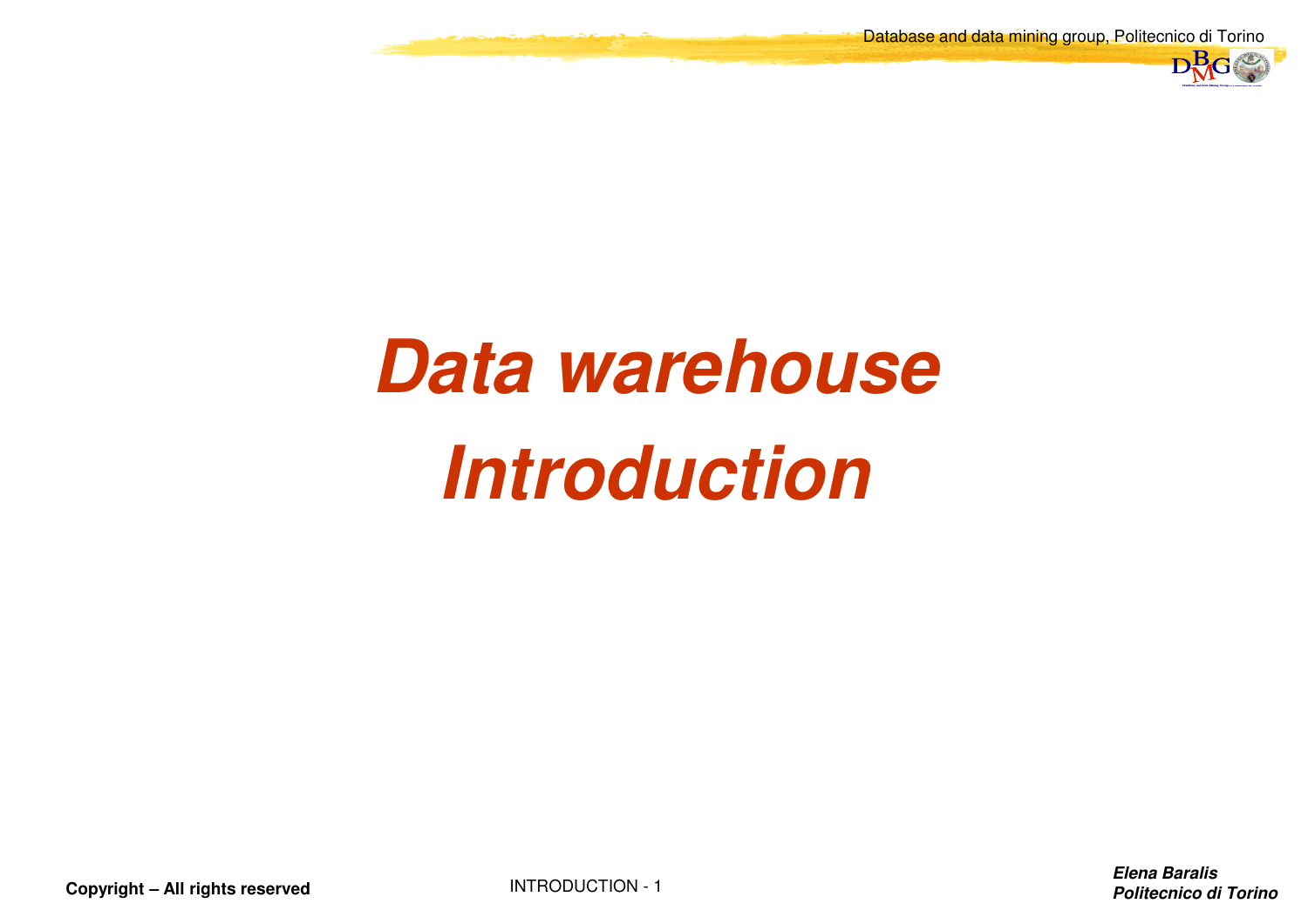

# **Decision support systems**

- Huge *operational databases* are available in most companies
	- these databases may provide a large wealth of useful information
- Decision support systems provide means for
	- in depth analysis of a company's business
	- *faster* and *better* decisions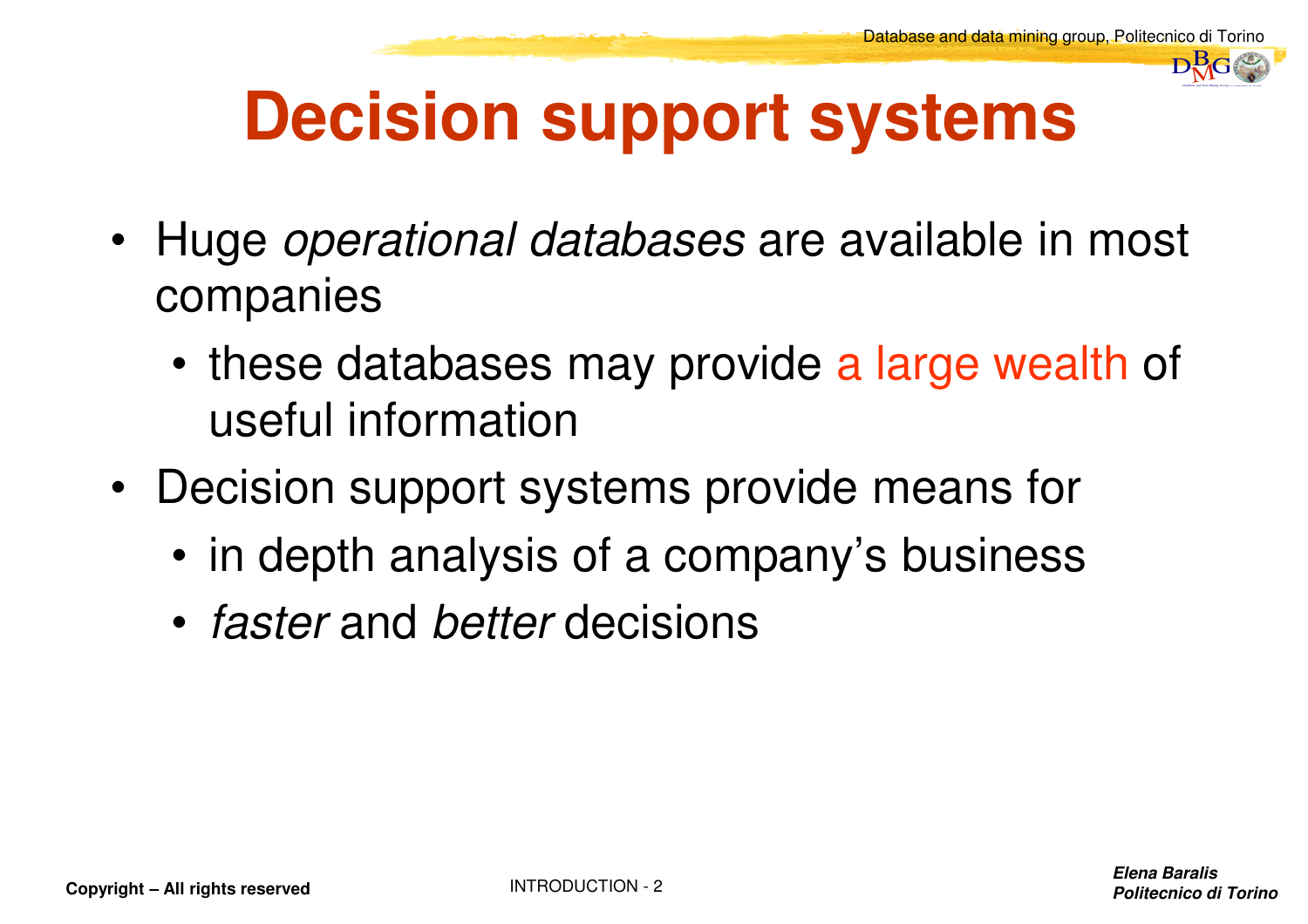

# **Strategic decision support**

- •Demand evolution analysis and forecast
- •Critical business areas identification
- • Budgeting and management transparency– reporting, practices against frauds and money laundering
- • Identification and implementation of winning strategies
	- •cost reduction and profit increase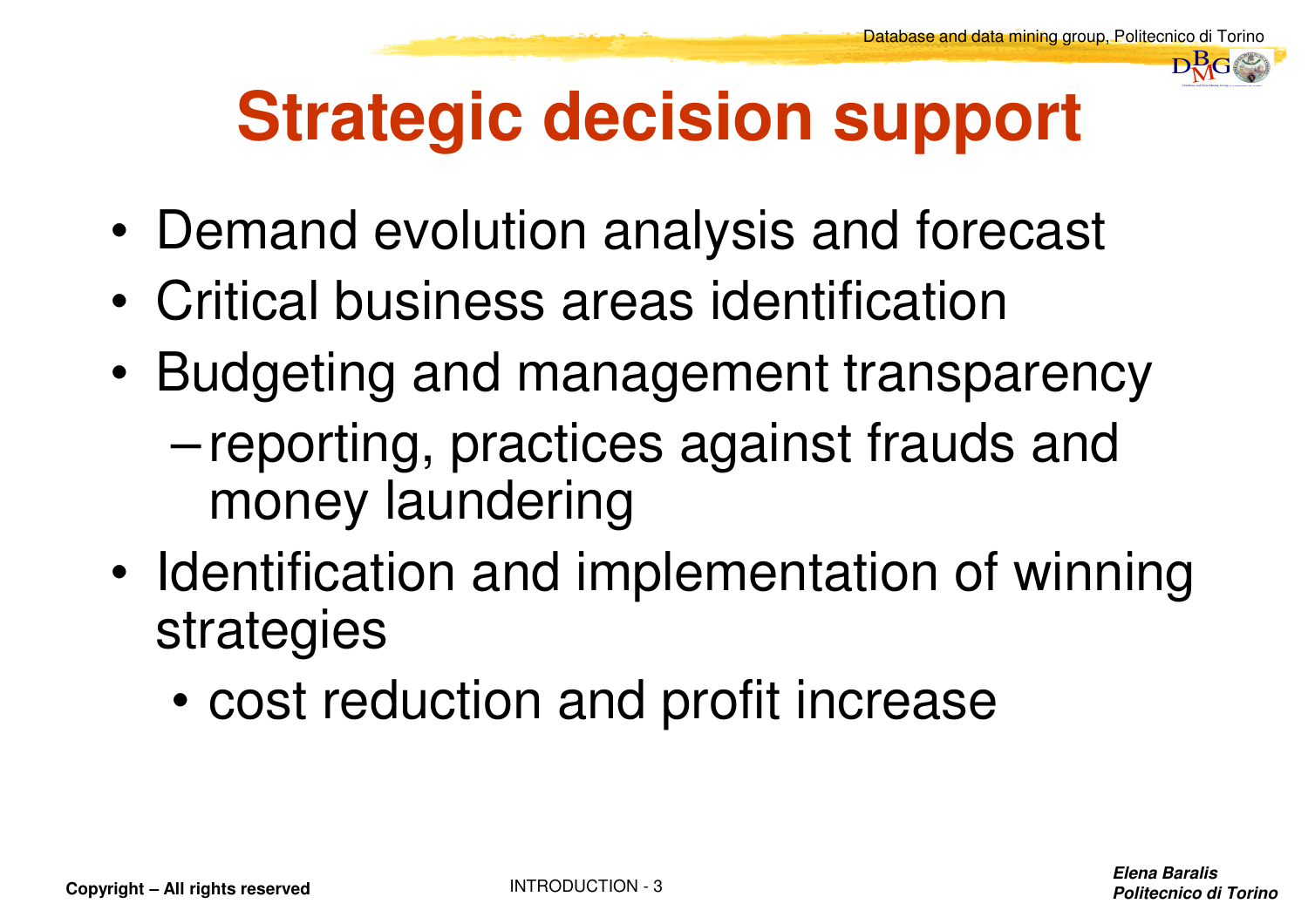

# **Business Intelligence**

- • BI provides support to strategic decision support in companies
- • Objective: transforming company data into actionable information
	- –at different detail levels
	- for analysis applications
- •Users may have heterogeneous needs
- • BI requires an appropriate hardware and software infrastructure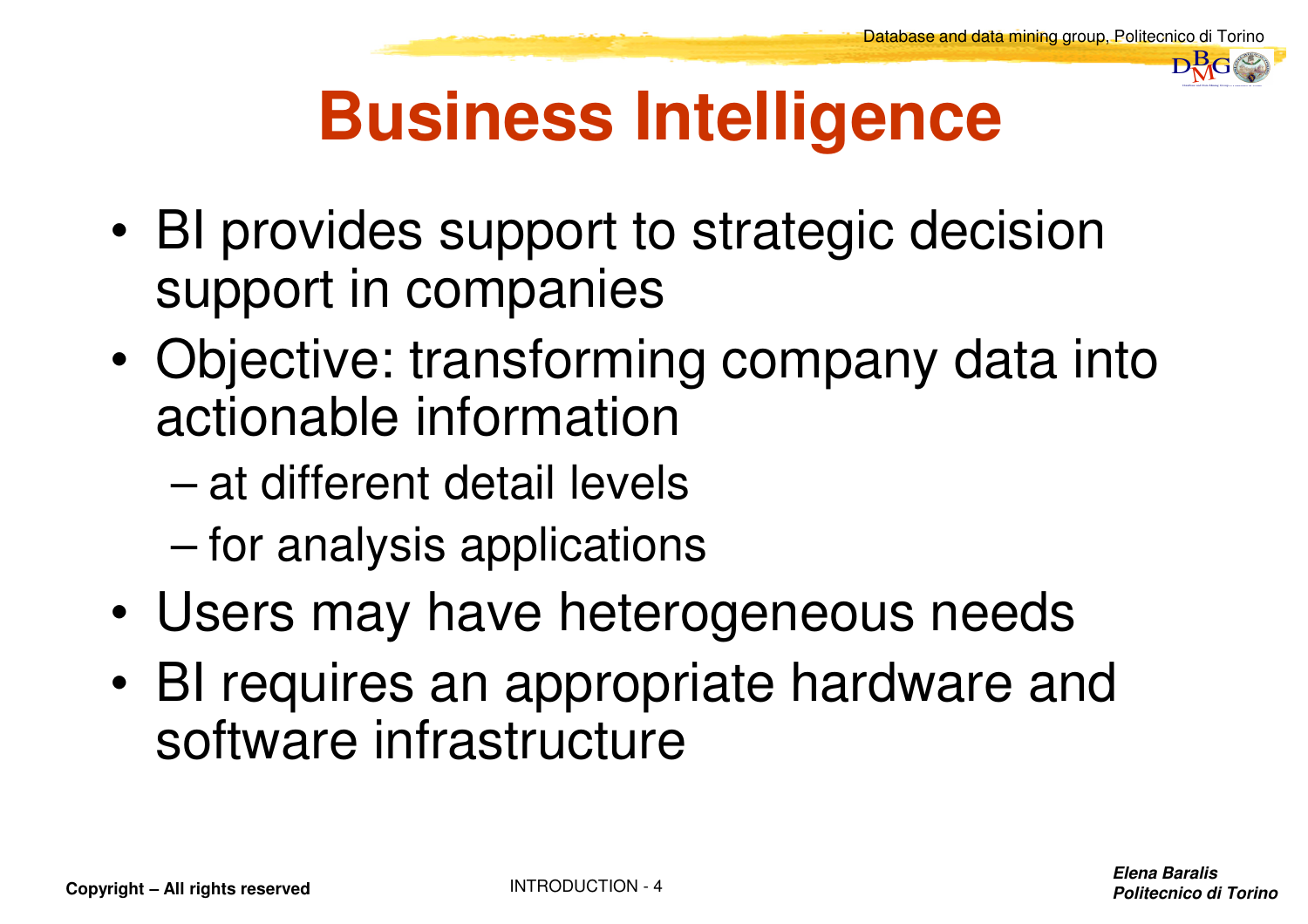DataBase and Data Mining Group of Politecnico di Torino $\mathbf{D}^{\mathbf{B}}_{\mathbf{M}}$ G

### **Applications**

- Manifacturing companies: order management, client support
- $\bullet$ Distribution: user profile, stock management
- Financial services: buyer behavior (credit cards)
- •Insurance: claim analysis, fraud detection
- Telecommunication: call analysis, churning, fraud detection
- Public service: usage analysis
- Health: service analysis and evaluation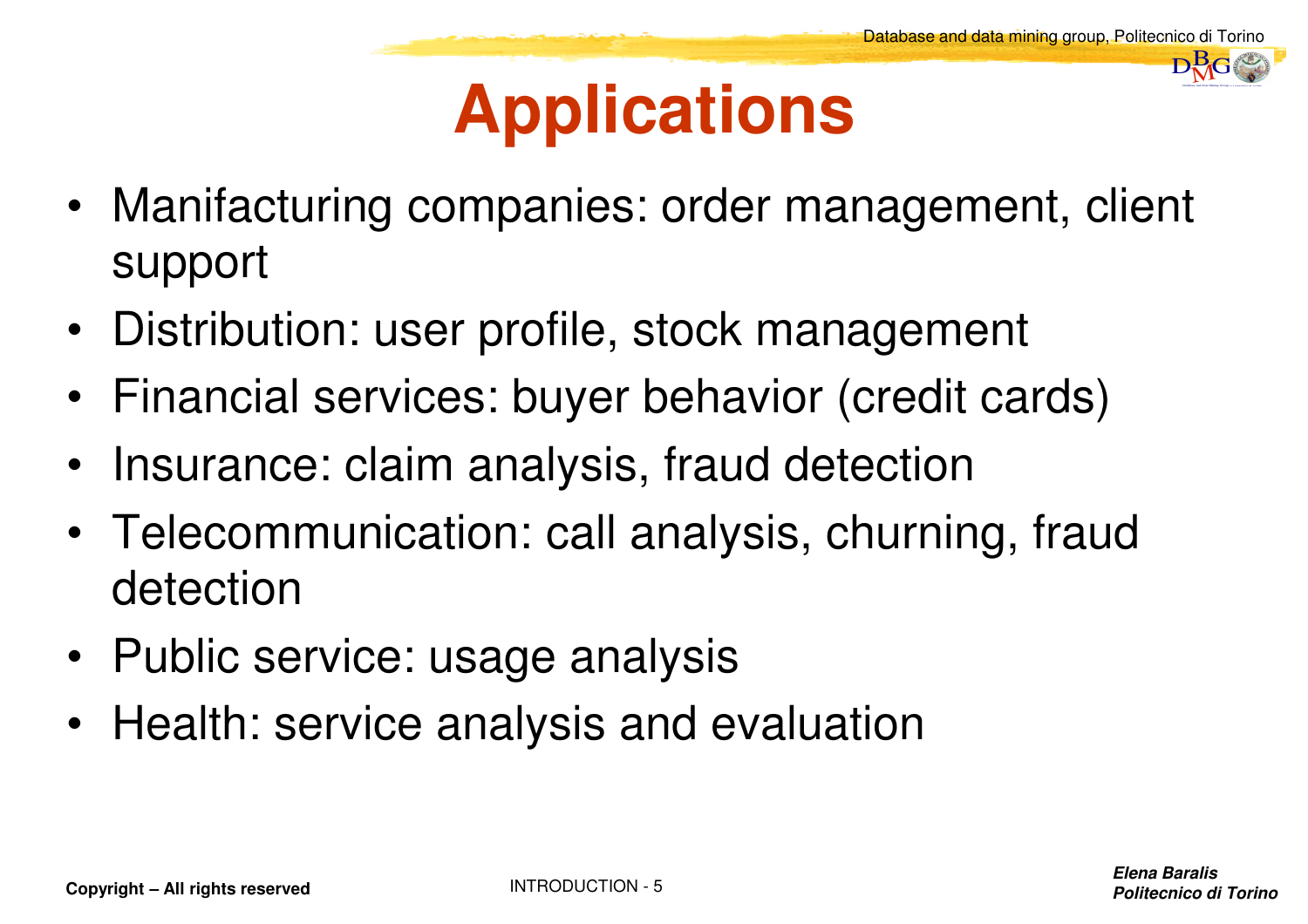

#### **Business intelligence at a glance**

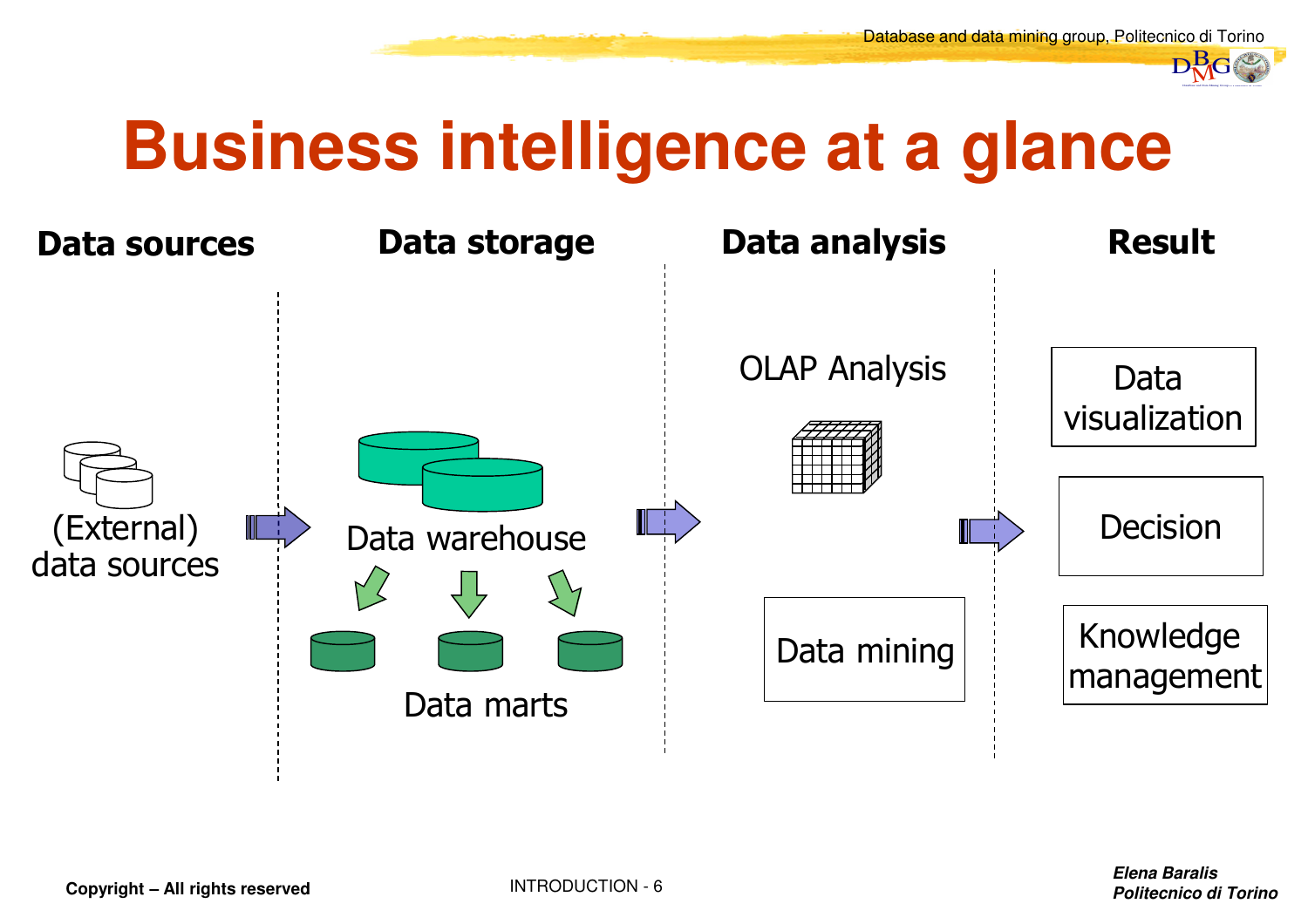

#### **Data warehouse**

- Database devoted to decision support, which is kept *separate* from company operational databases
- Data which is
	- –devoted to a specific subject
	- –Integrated and consistent
	- –time dependent, non volatile
	- used for decision support in a company

*W. H. Inmon, Building the data warehouse, 1992*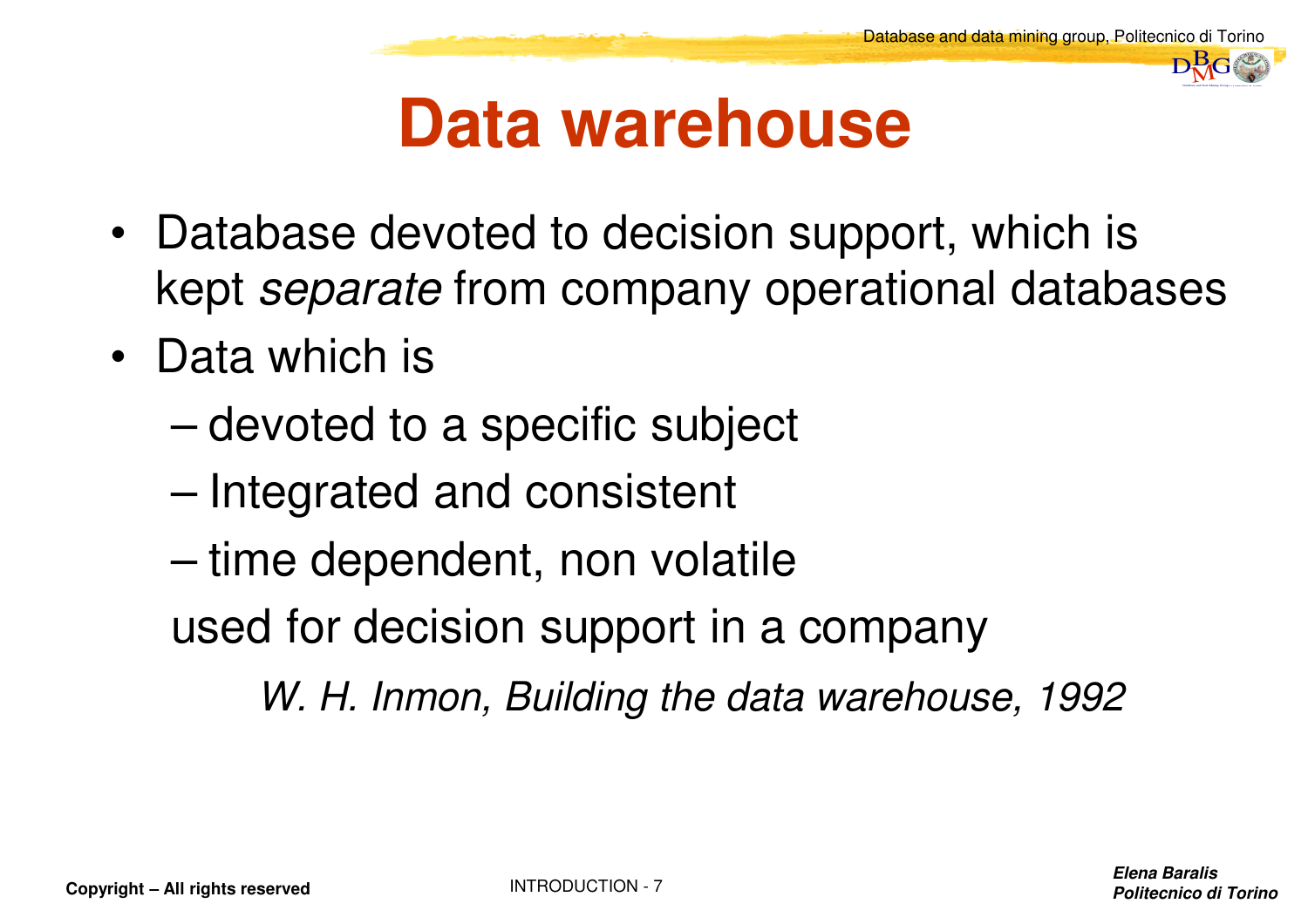

# **Why separate data?**

- Performance
	- – complex queries reduce performance of operational transaction management
	- –different access methods at the physical level
- Data management
	- –missing information (e.g., history)
	- –data consolidation
	- –data quality (inconsistency problems)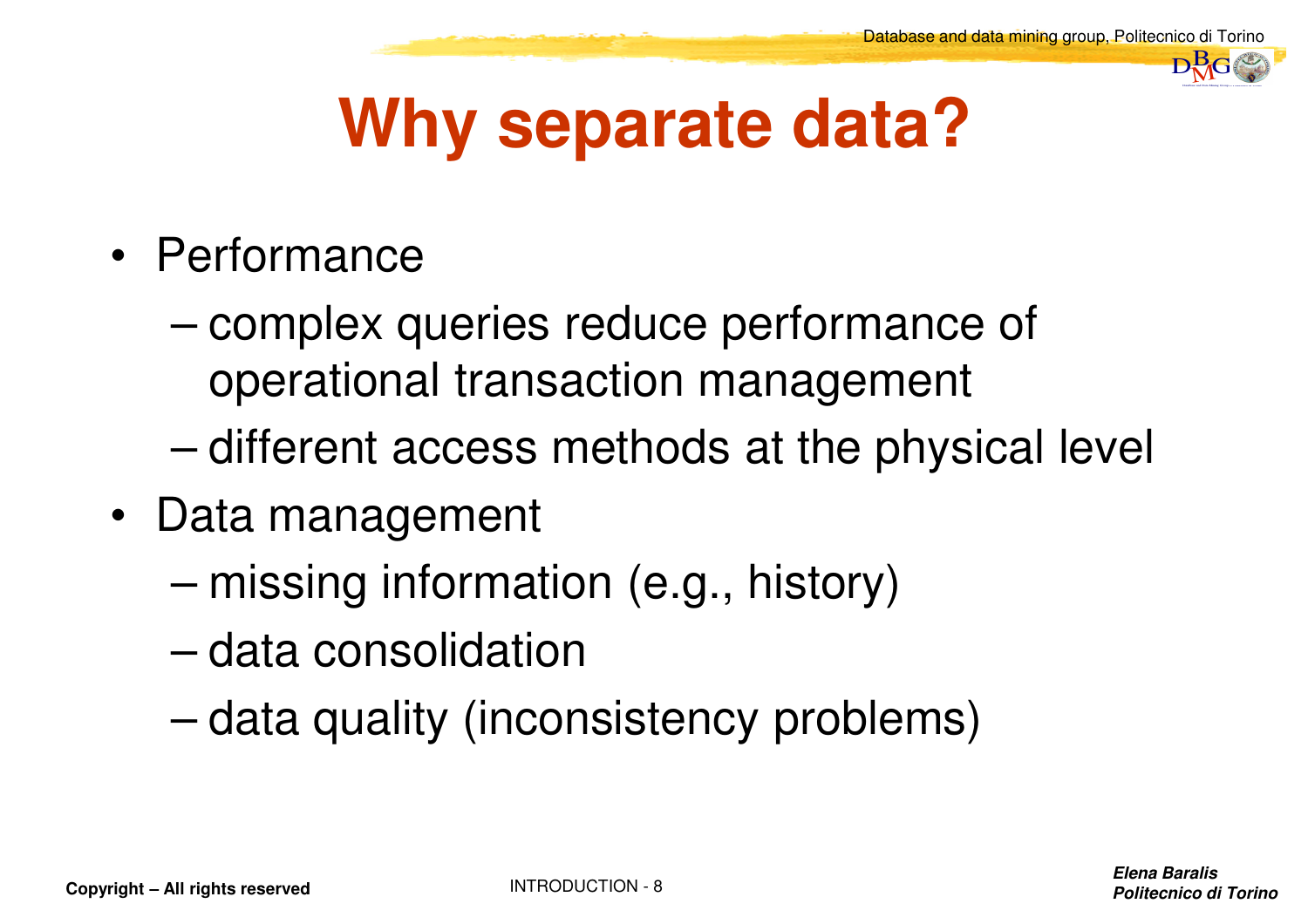

# **Type of Information processing**

- •Transaction processing
- •Analytical processing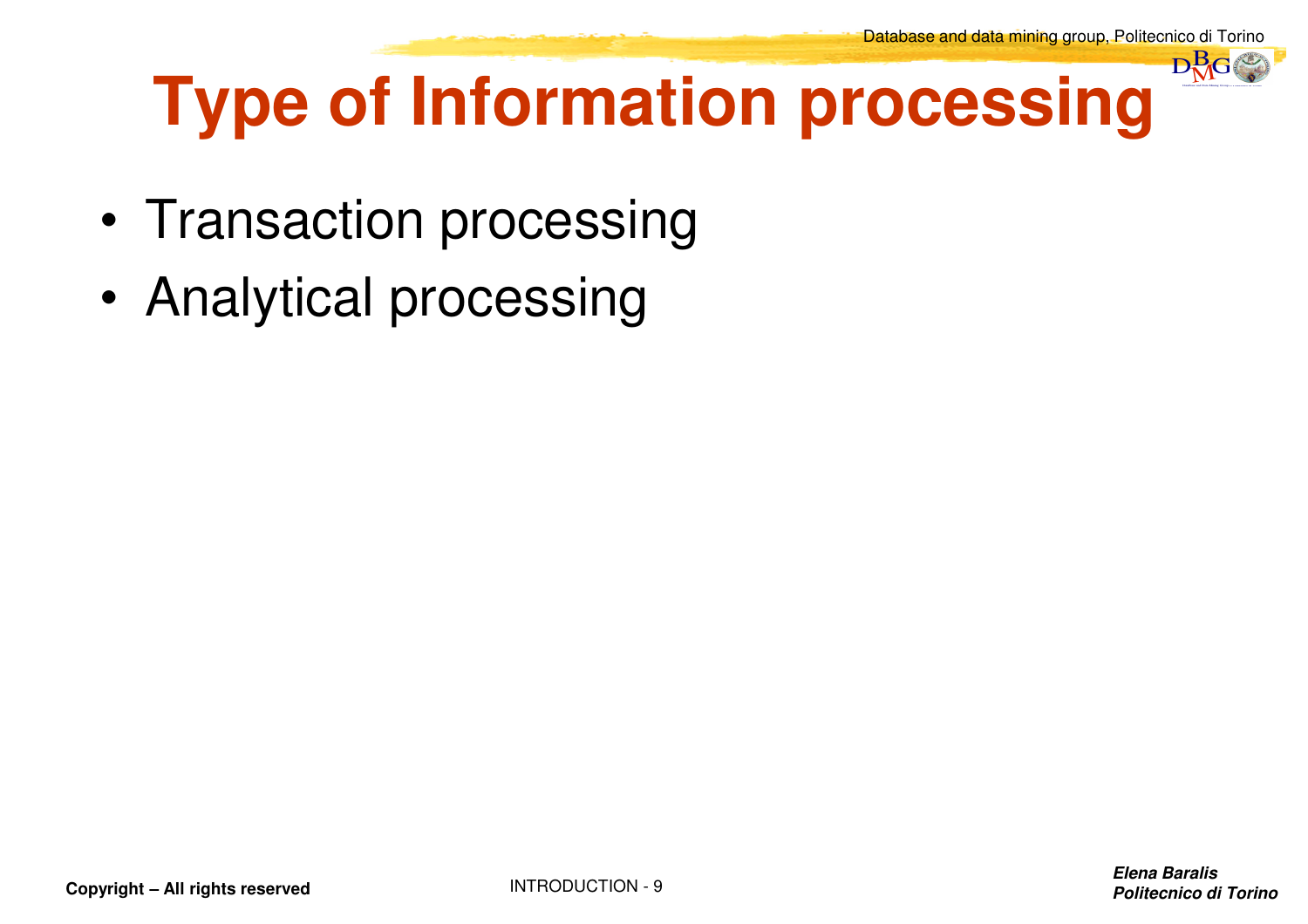

# **Transaction processing**

- On Line Transaction Processing (OLTP)
	- Traditional DBMS usage
- Characterized by
	- snapshot of current data values
	- detailed data, relational representation
	- structured, repetitive operations
	- read/write access to few records
	- short transactions
	- isolation, reliability, and integrity are critical (ACID)
	- database size  $\approx$  100MB-GB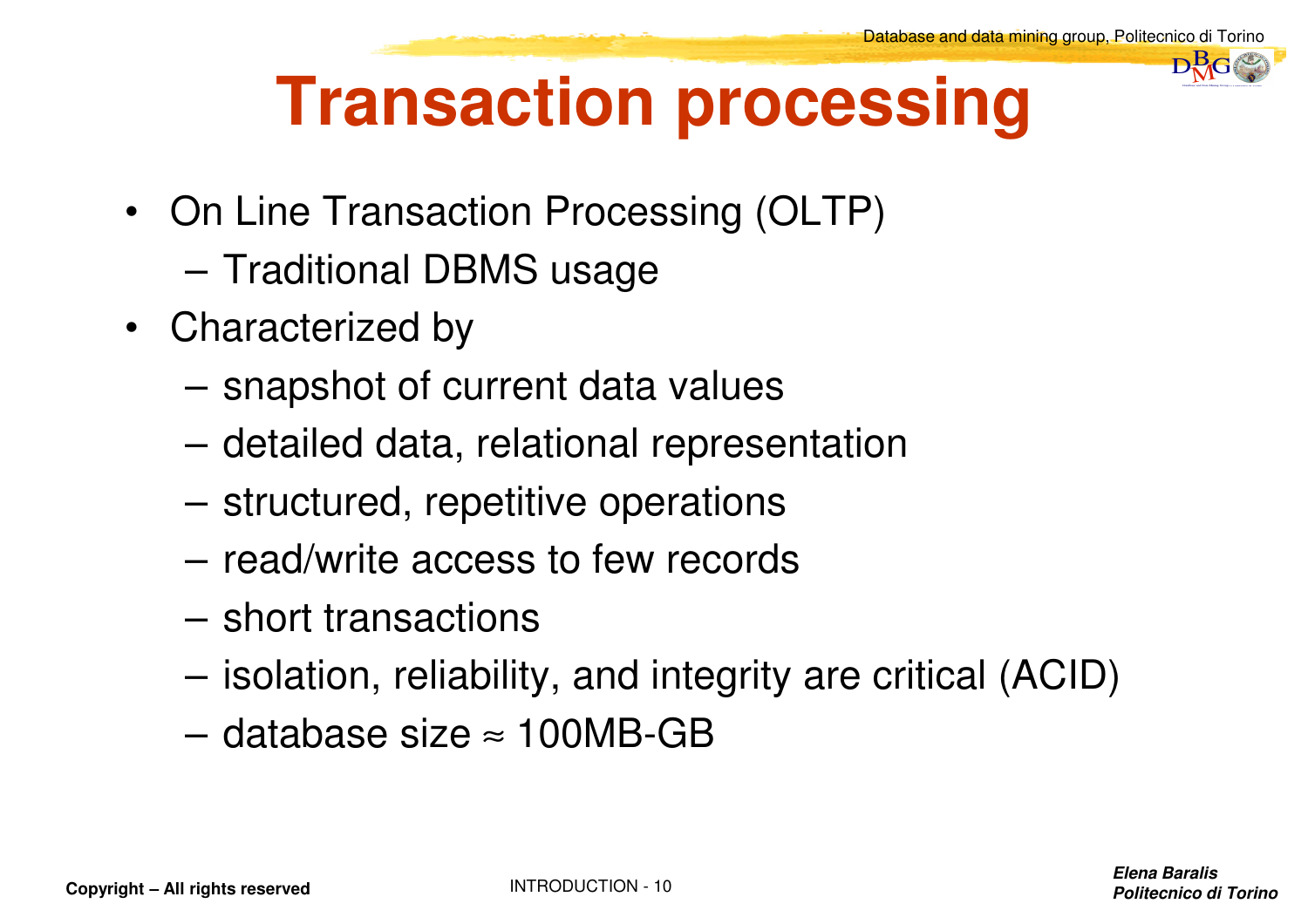

# **Analytical processing**

- On Line Analytical Processing (OLAP)
	- –Decision support applications
- Characterized by
	- –"historical" data
	- –consolidated, integrated data
	- –ad hoc applications
	- –read access to millions of records
	- –complex queries
	- –consistency before and after periodical loads
	- –database size  $\approx 100$ GB-TB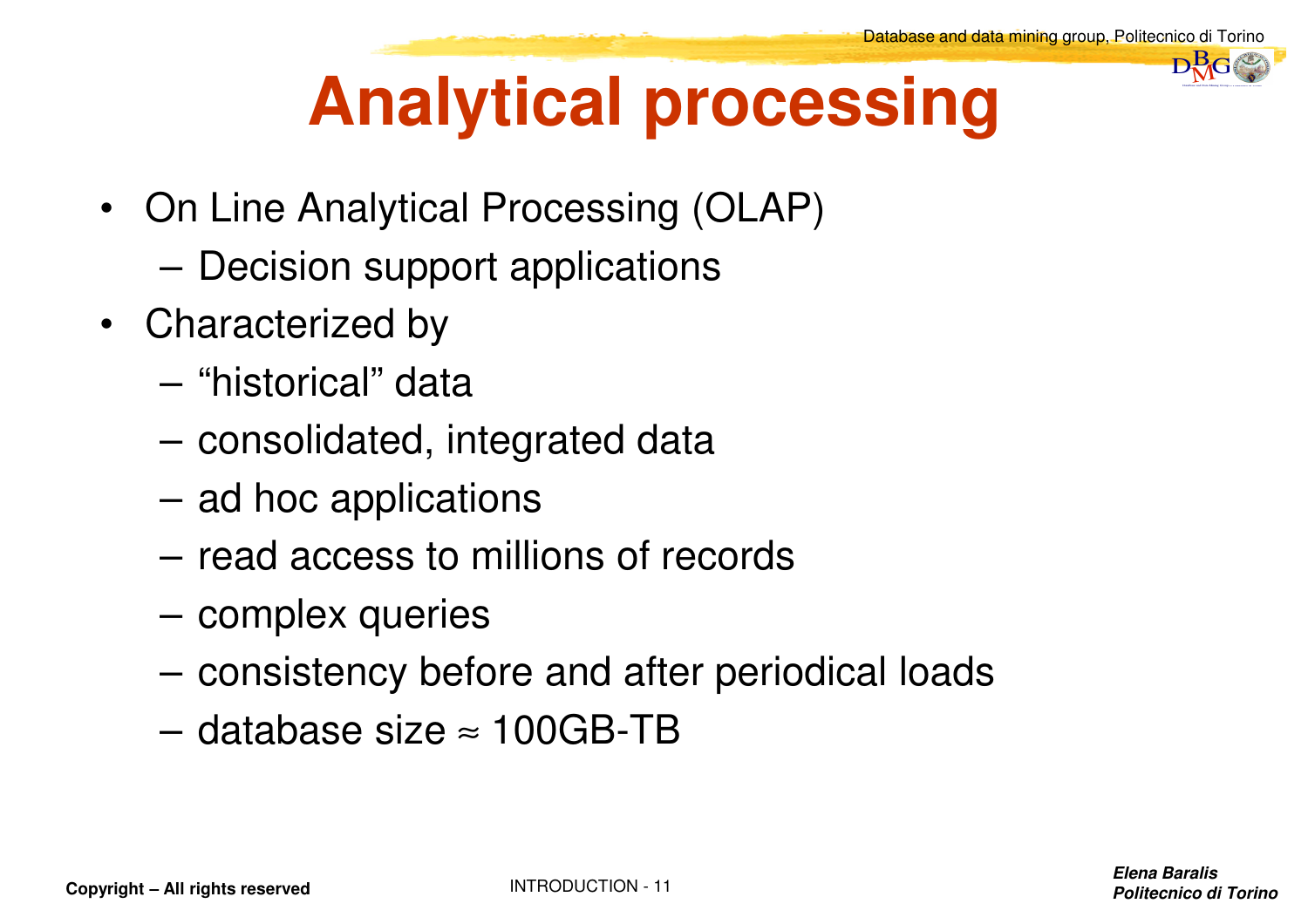

#### **Business intelligence at a glance**

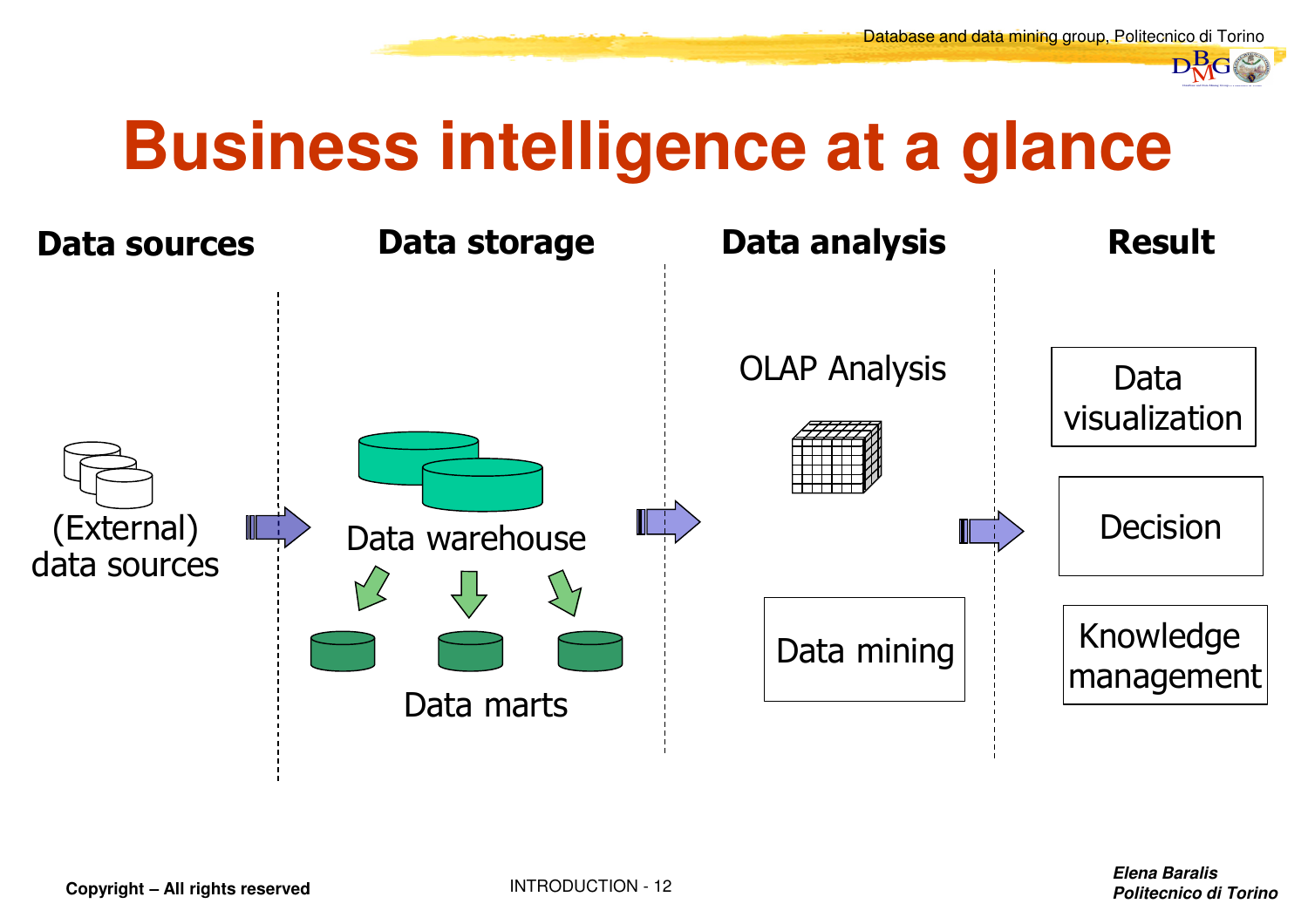Database and data mining group, Politecnico di Torino



#### **Data model**

**Copyright – All rights reserved**

INTRODUCTION - <sup>13</sup>

**Elena BaralisPolitecnico di Torino**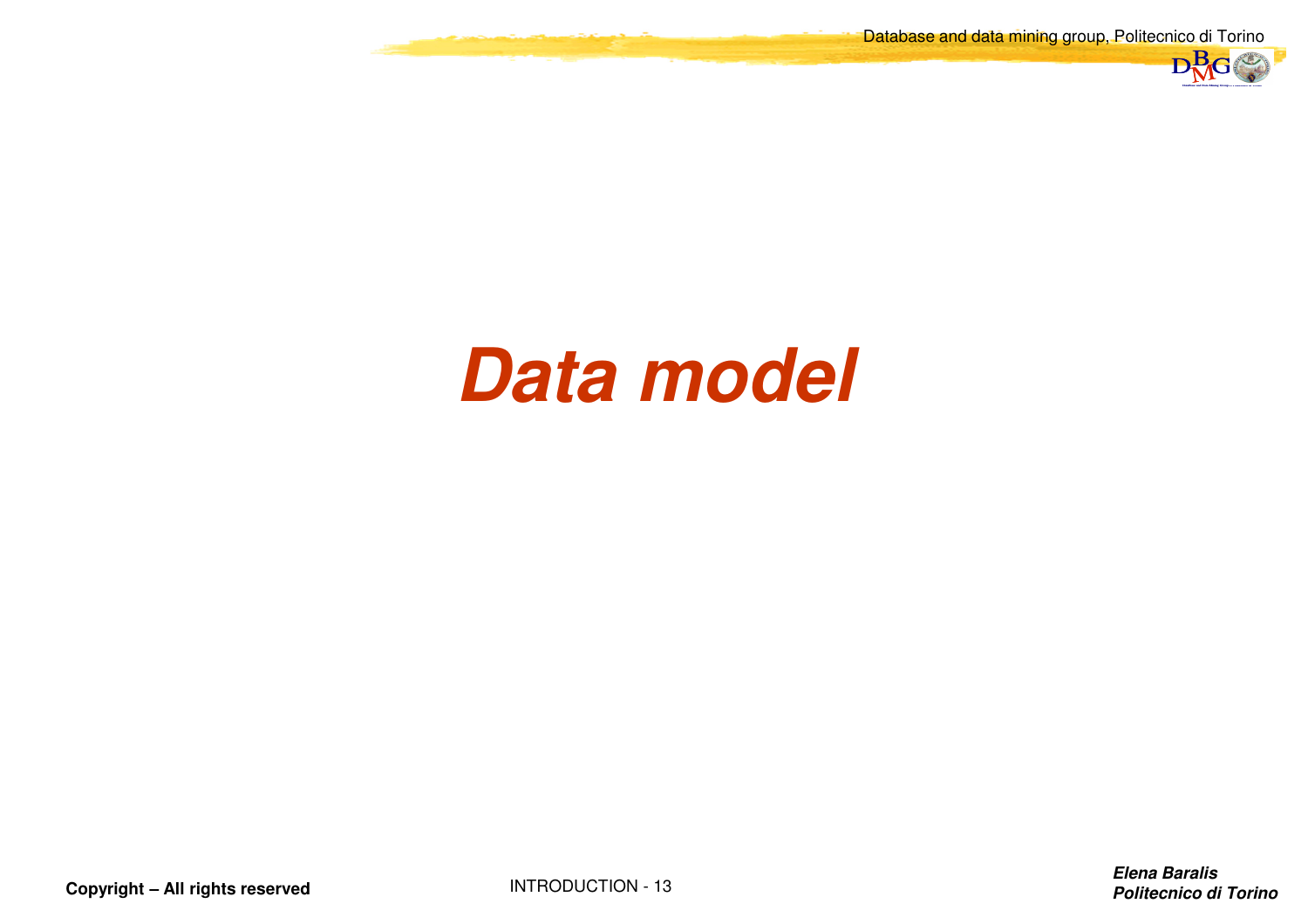

#### **Multidimensional representation**

- Data are represented as an (hyper)cube with three or more dimensions
- Measures on which analysis is performed: cells at dimension intersection
- Data warehouse for tracking sales in a supermarket chain:
	- dimensions: product, shop, time
	- measures: sold quantity, sold amount, ...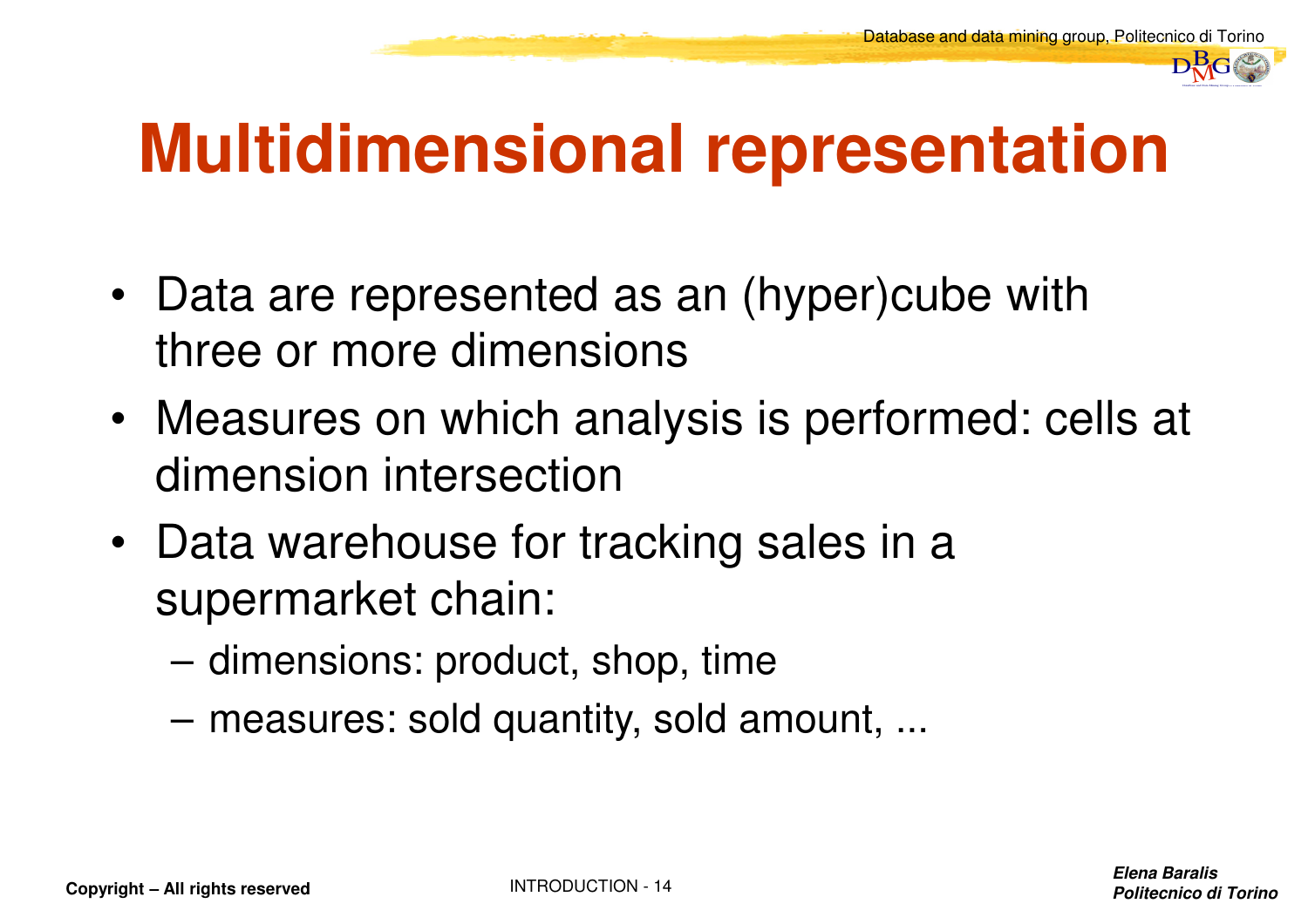

#### **Multidimensional representation**



**Copyright – All rights reserved**

**Elena BaralisPolitecnico di Torino**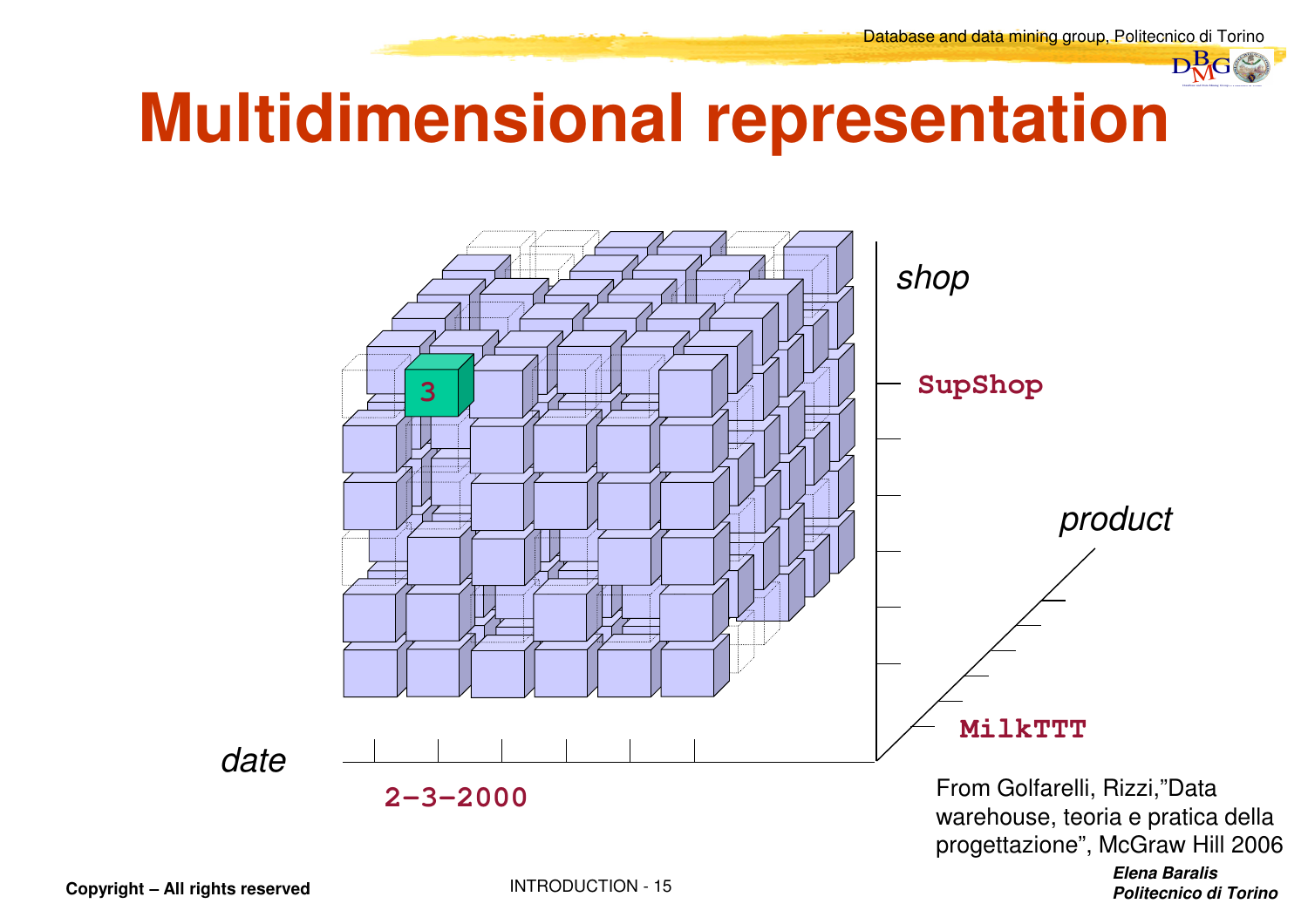

### **Relational representation: star model**

- • Numerical measures stored in the *fact table*  –attribute domain is numeric
- • *Dimensions* describe the context of each measure in the fact table
	- – characterized by many descriptive attributes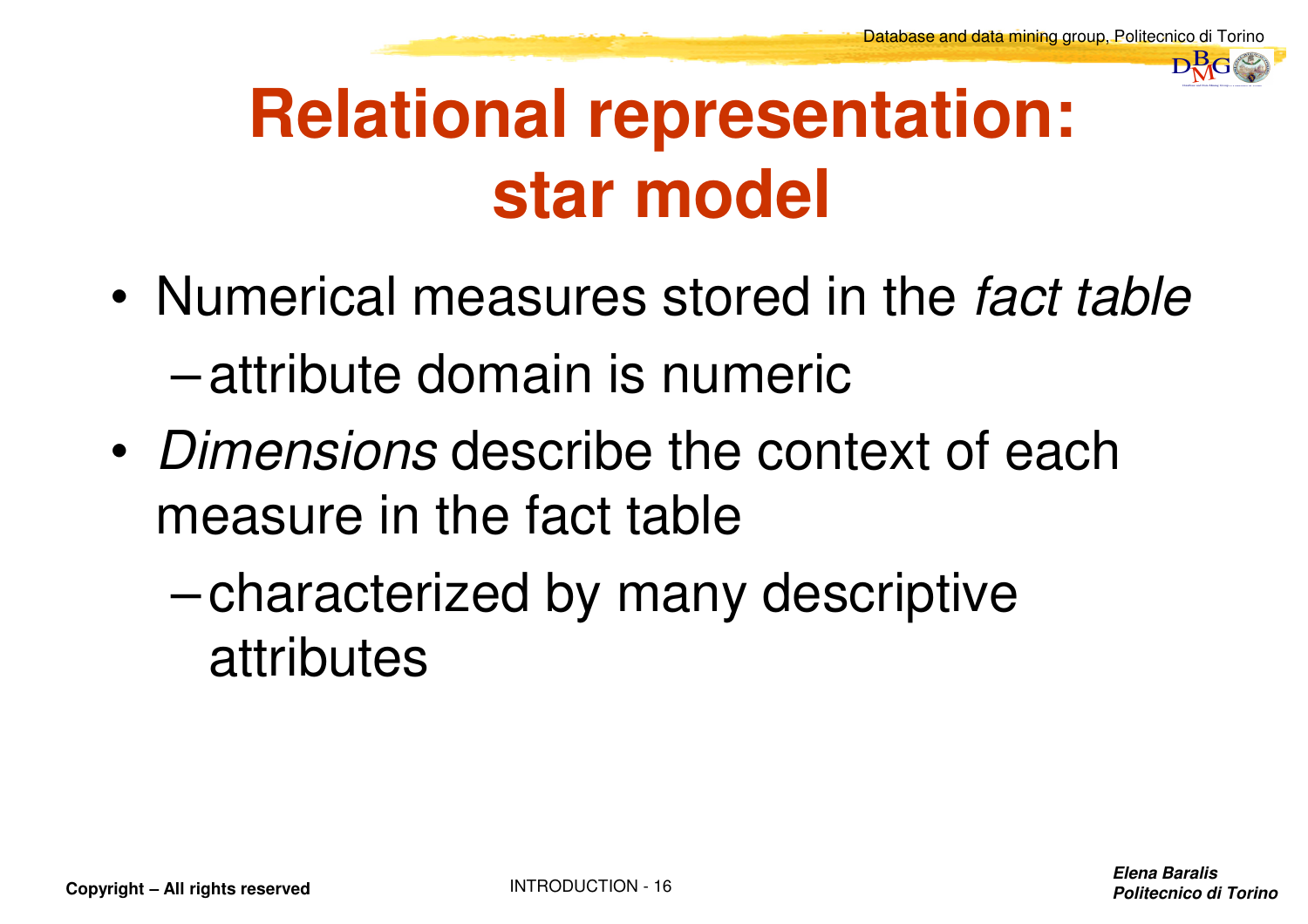

#### **Data warehouse size**

- Time dimension: 2 years x 365 days
- •Shop dimension: 300 shops
- Product dimension: 30.000 products, of which 3.000 sold every day in every shop
- Number of rows in the fact table:

730 x 300 x 3000 = 657 millions

 $\Rightarrow$  Size of the fact table  $\approx$  21GB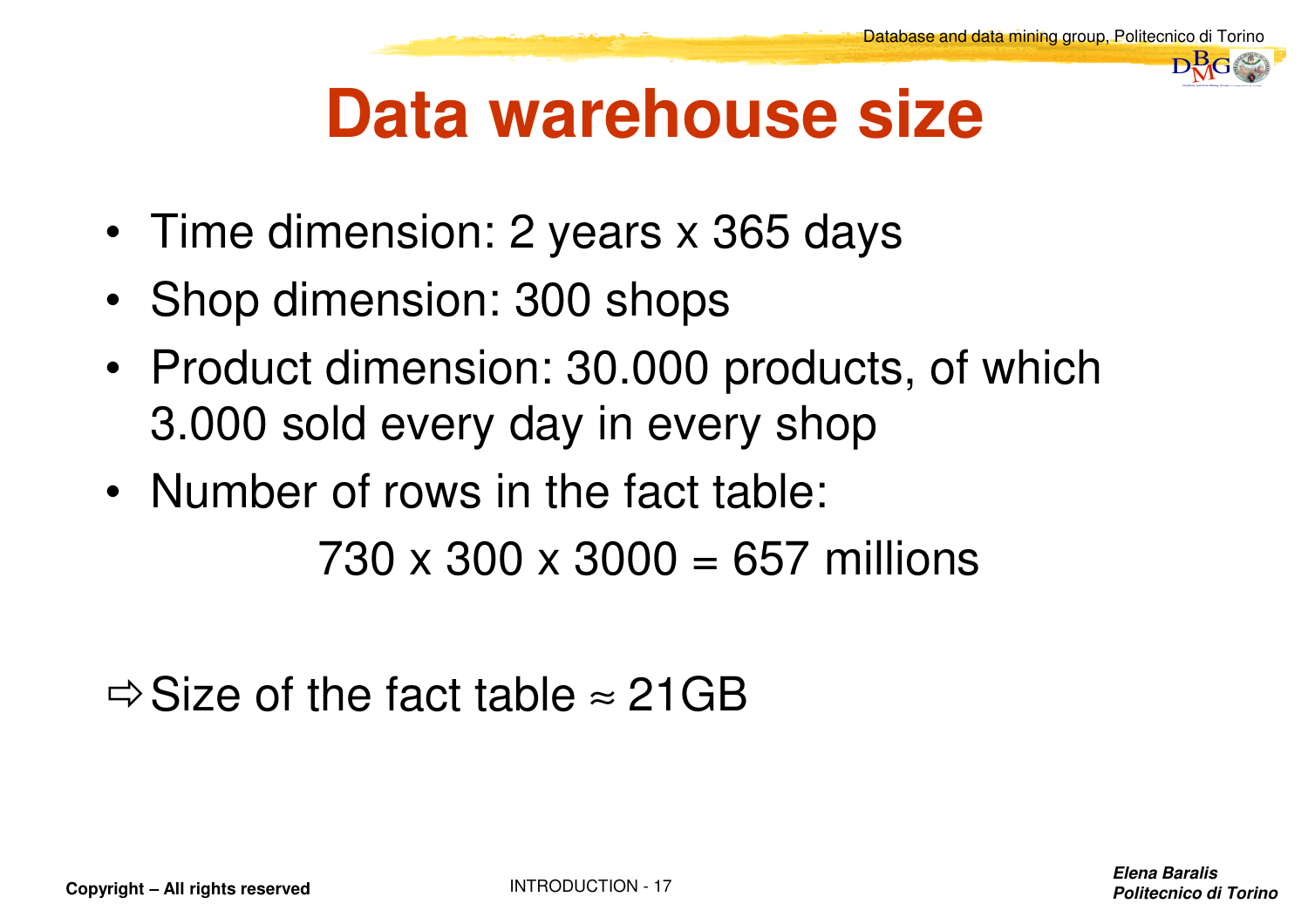Database and data mining group, Politecnico di Torino



## **Data analysis**

**Copyright – All rights reserved**

INTRODUCTION - <sup>18</sup>

**Elena BaralisPolitecnico di Torino**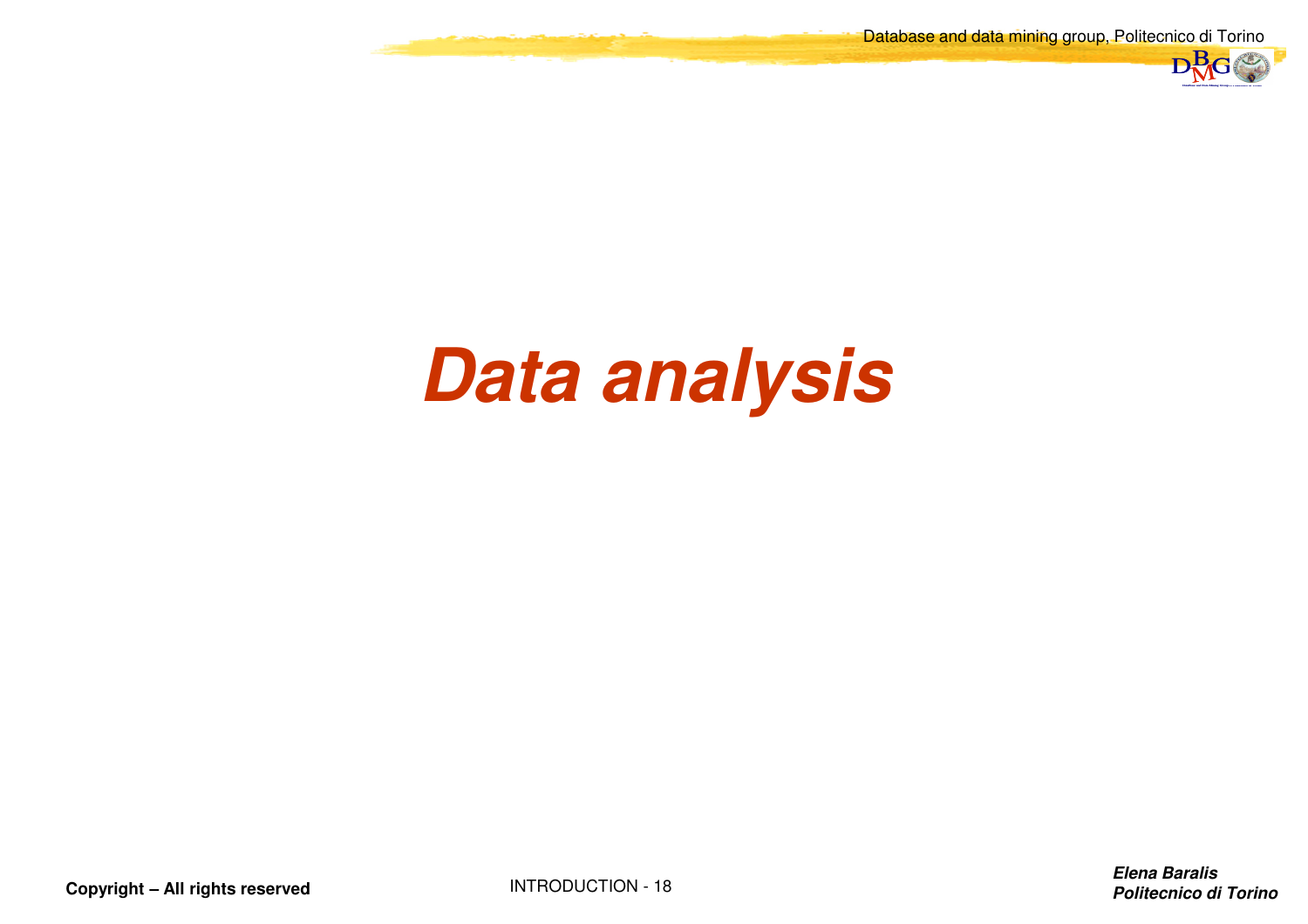

# **Data analysis tools**

- • OLAP analysis: complex aggregate function computation
	- – support to different types of aggregate functions (e.g., moving average, top ten)
- Data analysis by means of machine learning techniques
	- –various analysis types
	- and the state of the state significant algorithmic contribution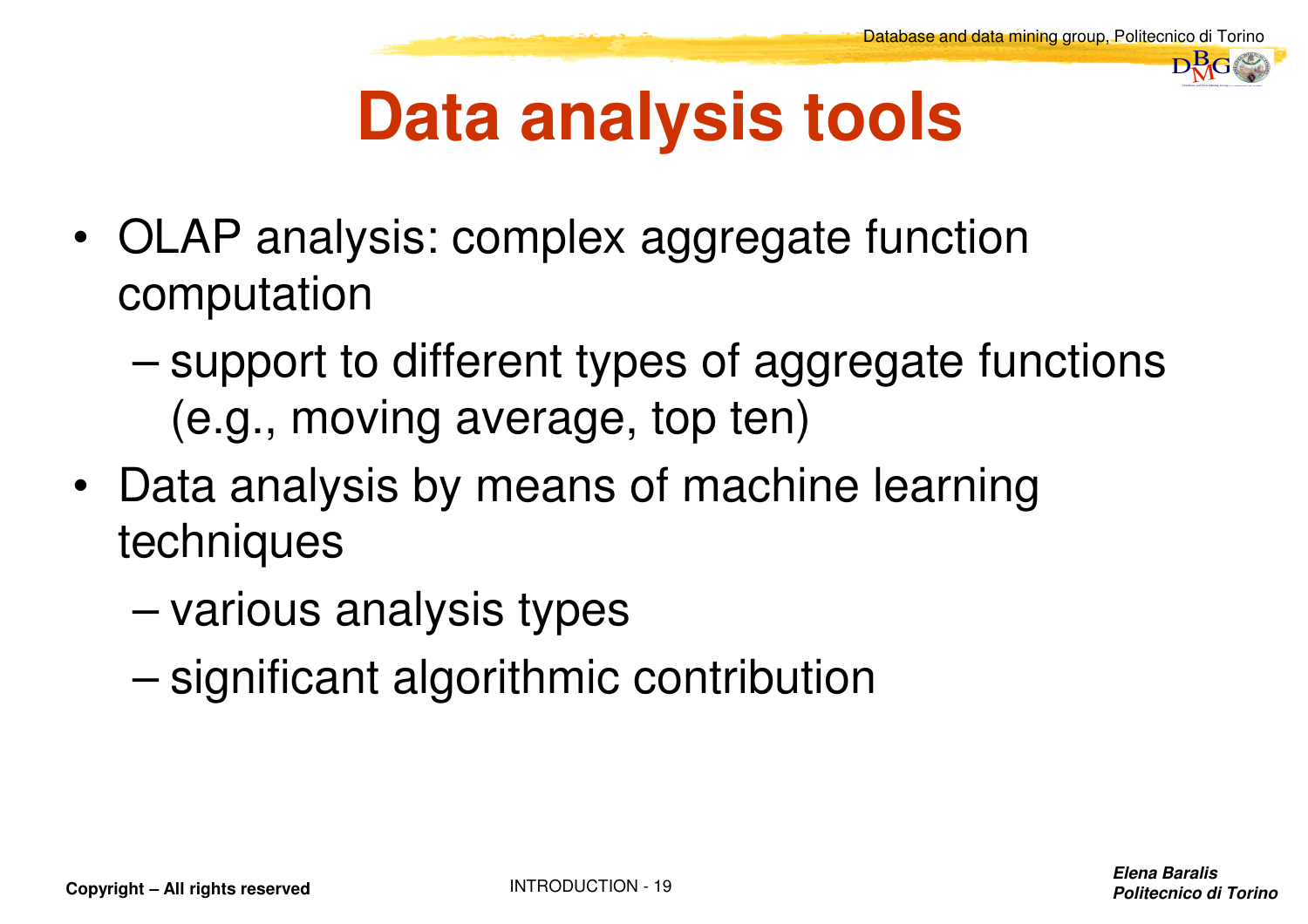#### DataBase and Data Mining Group of Politecnico di Torino $\mathbf{D}^{\mathbf{B}}_{\mathbf{M}}$ G **Key Performance Indicator (KPI)**

- KPIs are measurable values that demonstrates how effectively a company is achieving key business objectives.
- $\bullet$  They are used to periodically assess at multiple levels the performance of organizations and their success at reaching targets
	- high-level KPIs may focus on the overall performance of the business
	- low-level KPIs may focus on processes in specifics areas/departments (e.g, sales, marketing, HR).
- One of the most important aspects of KPIs is that they are a form of communication.
- $\bullet$  Example KPIs: Days to deliver an order, number of new customers acquired, employee satisfaction, …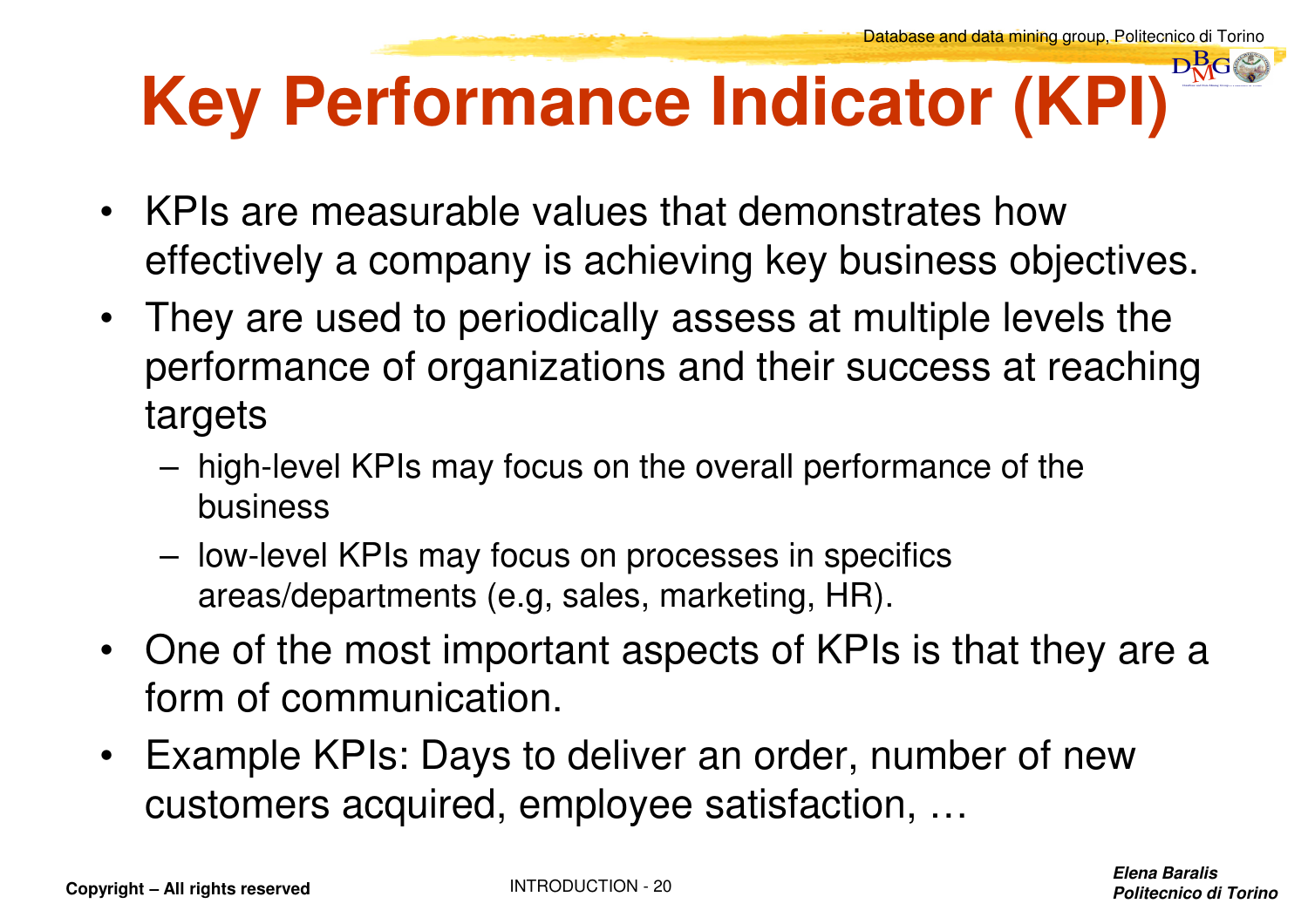

# **Data analysis tools**

- Presentation
	- – separate activity: data returned by a query may be rendered by means of different presentation tools
- Motivation search
	- – Data exploration by means of progressive, "incremental" refinements (e.g., drill down)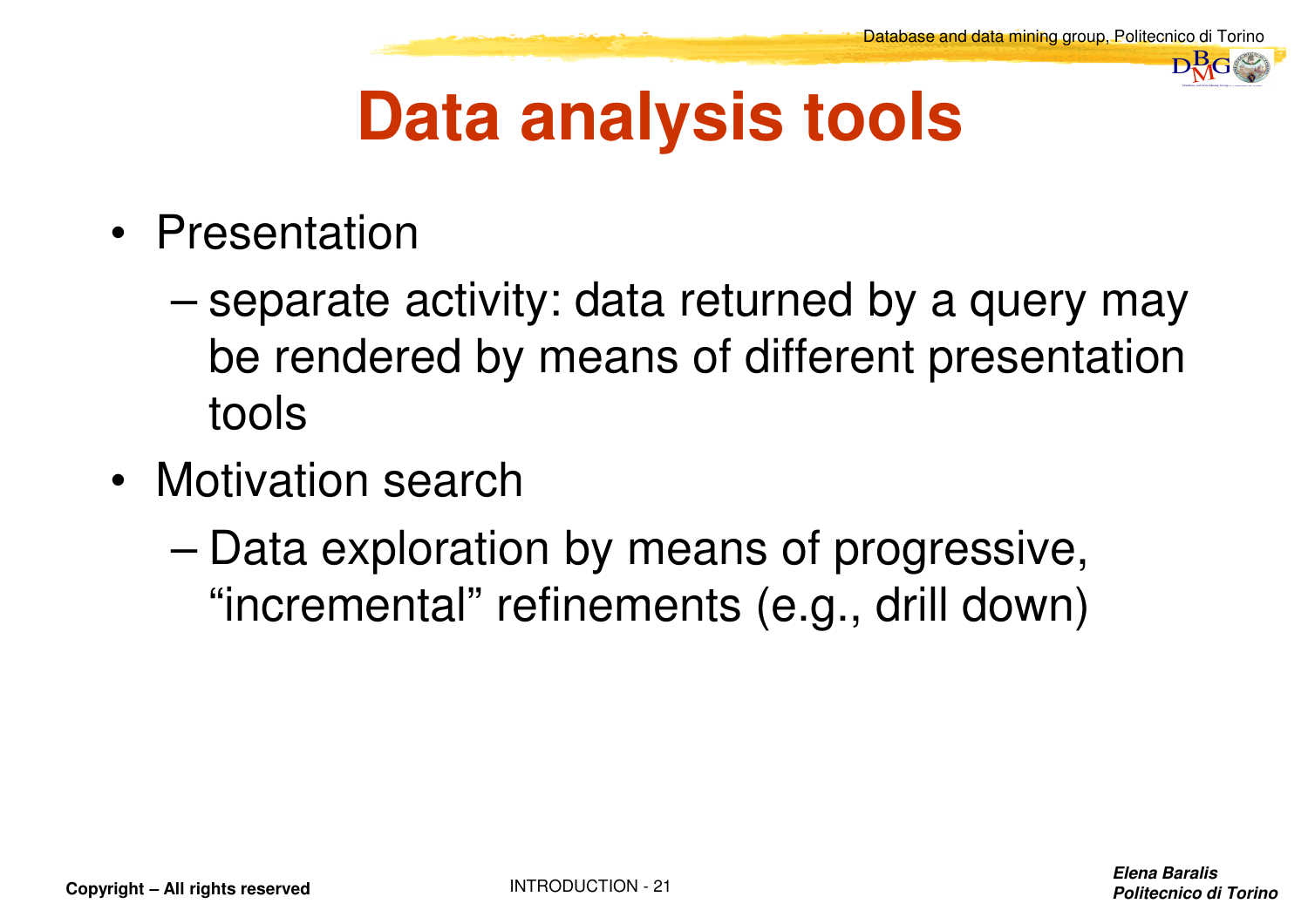Database and data mining group, Politecnico di Torino



# **Data visualization**

**Copyright – All rights reserved**

INTRODUCTION - <sup>22</sup>

**Elena BaralisPolitecnico di Torino**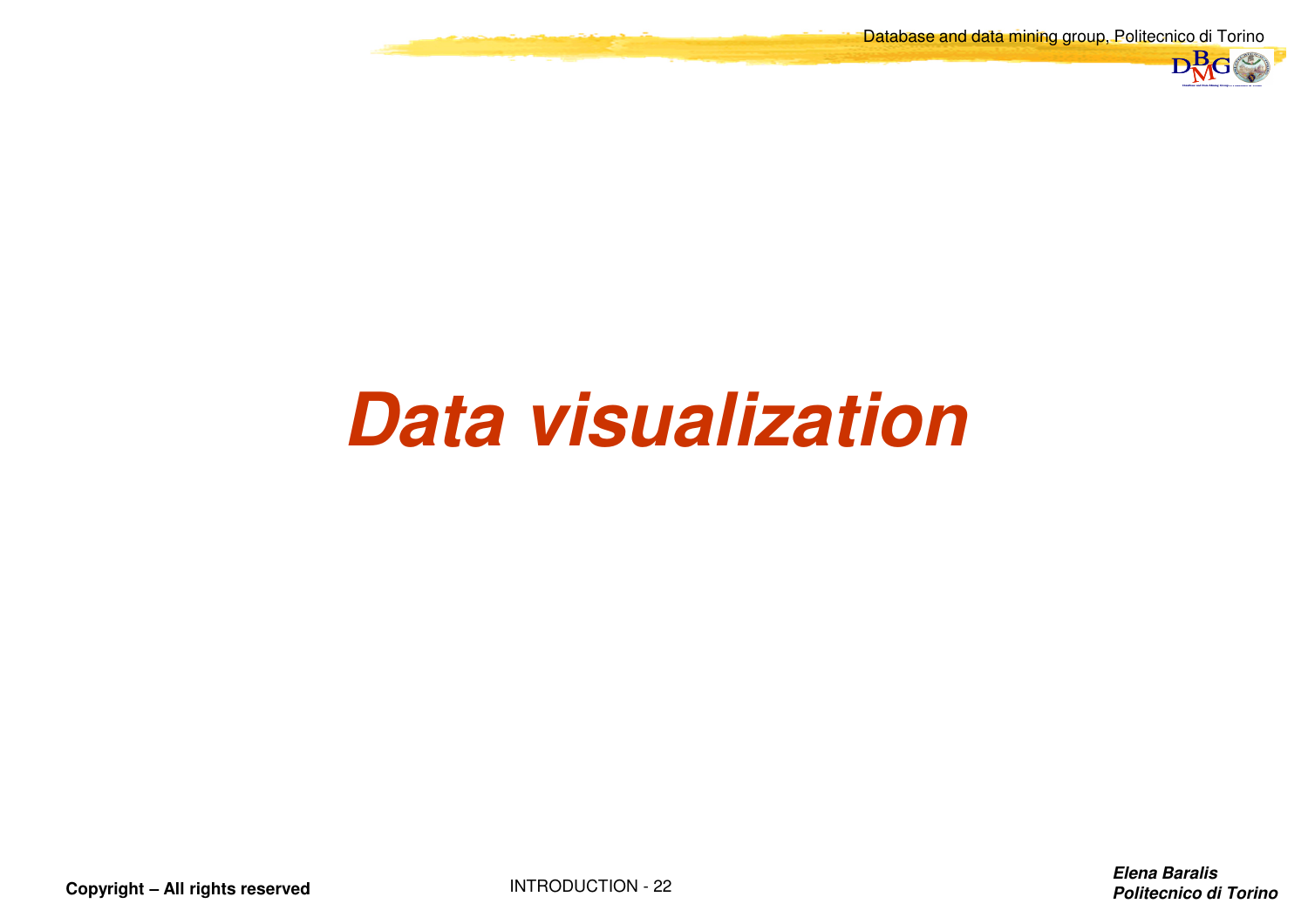

# **Informative Dashboard**

- • A dashboard is a user interface that organizes and presents information in a way that is easy to read.
- • It is a visual display of the most important information needed to achieve one or more objectives
- • Dashboard are small and concise to allow monitoring relevant phenomena at a glance
- • Visual Business Intelligence for enlightening analysis and communication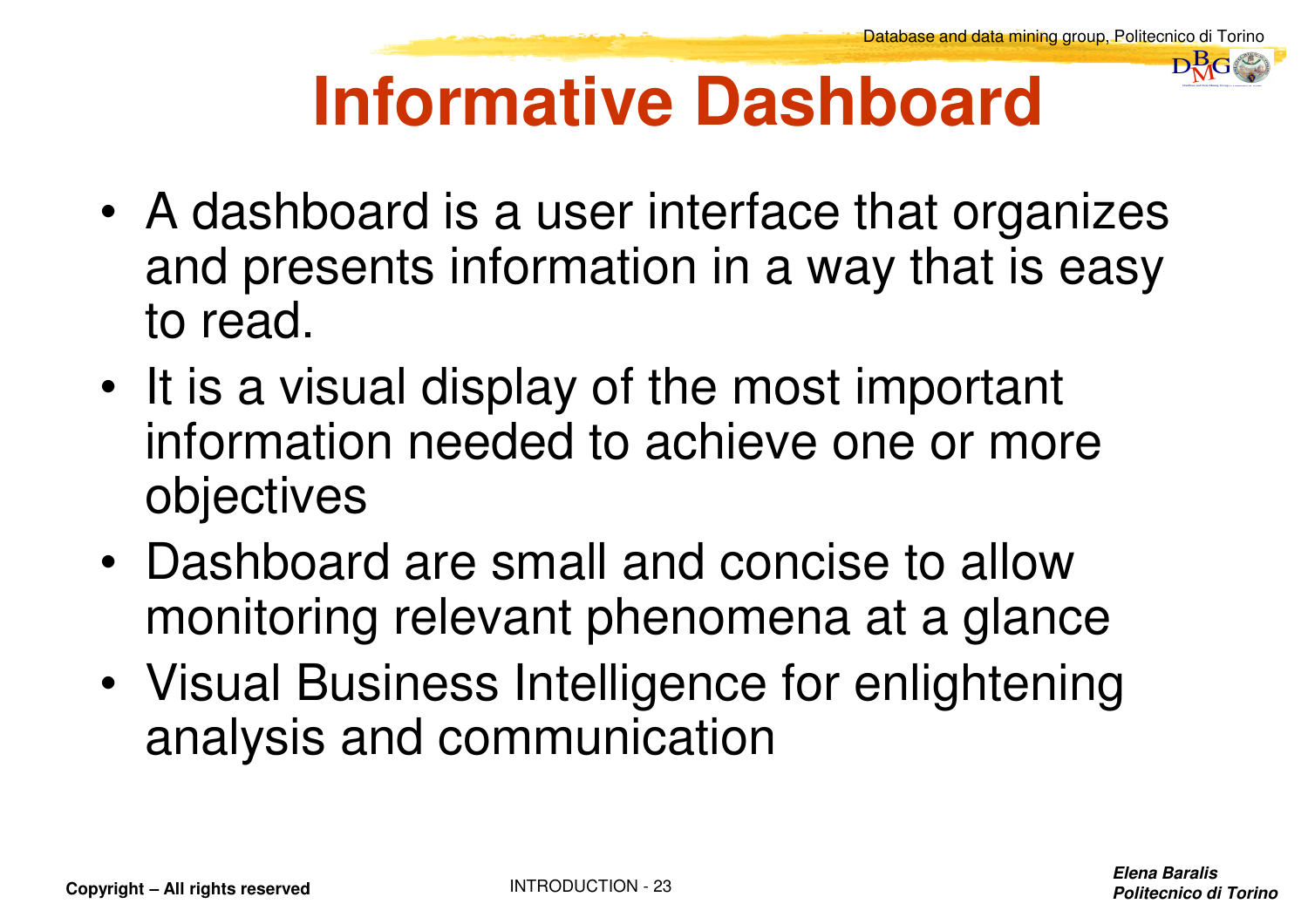

# **Data warehousearchitectures**

**Copyright – All rights reserved**

INTRODUCTION - <sup>24</sup>

**Elena BaralisPolitecnico di Torino**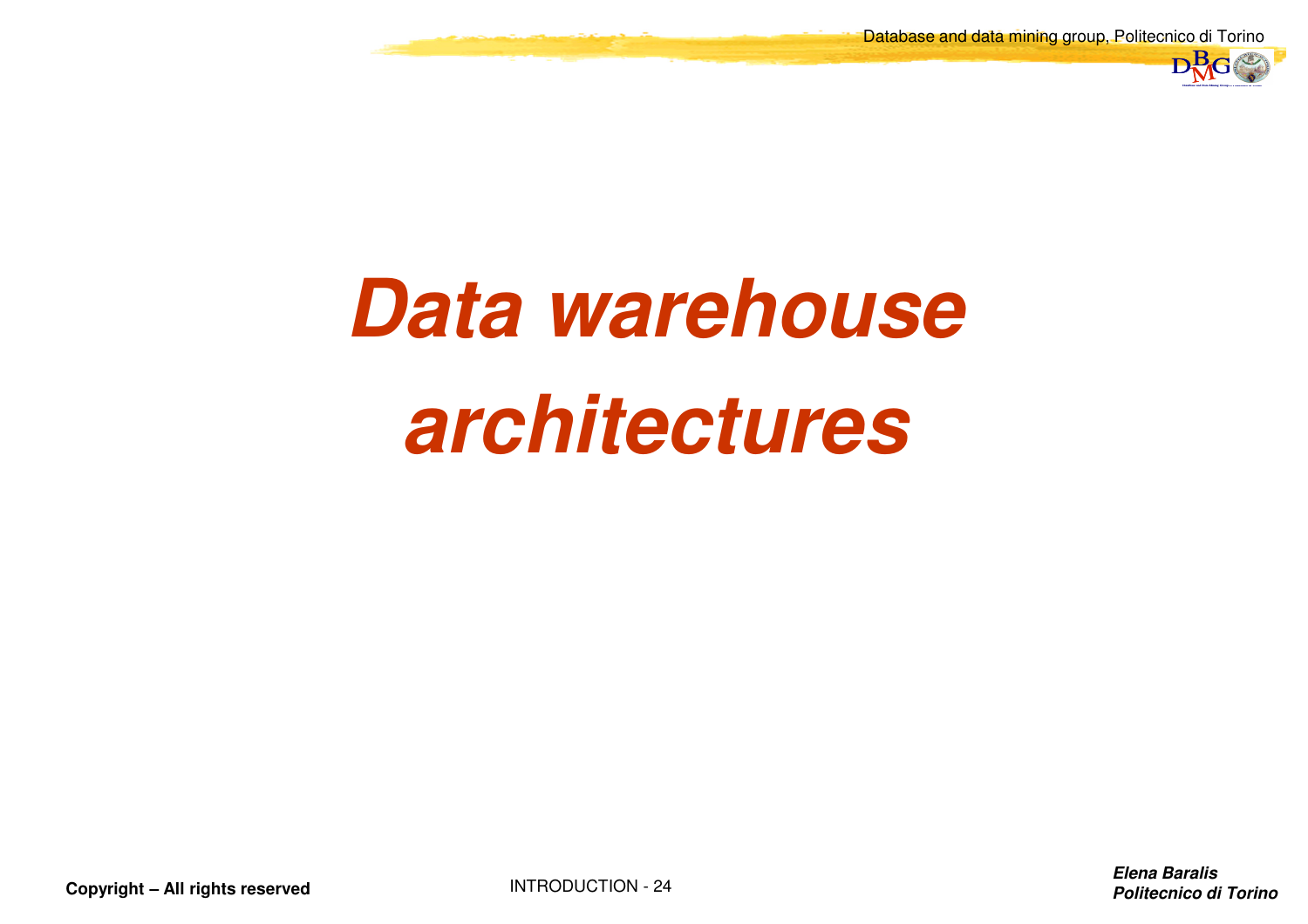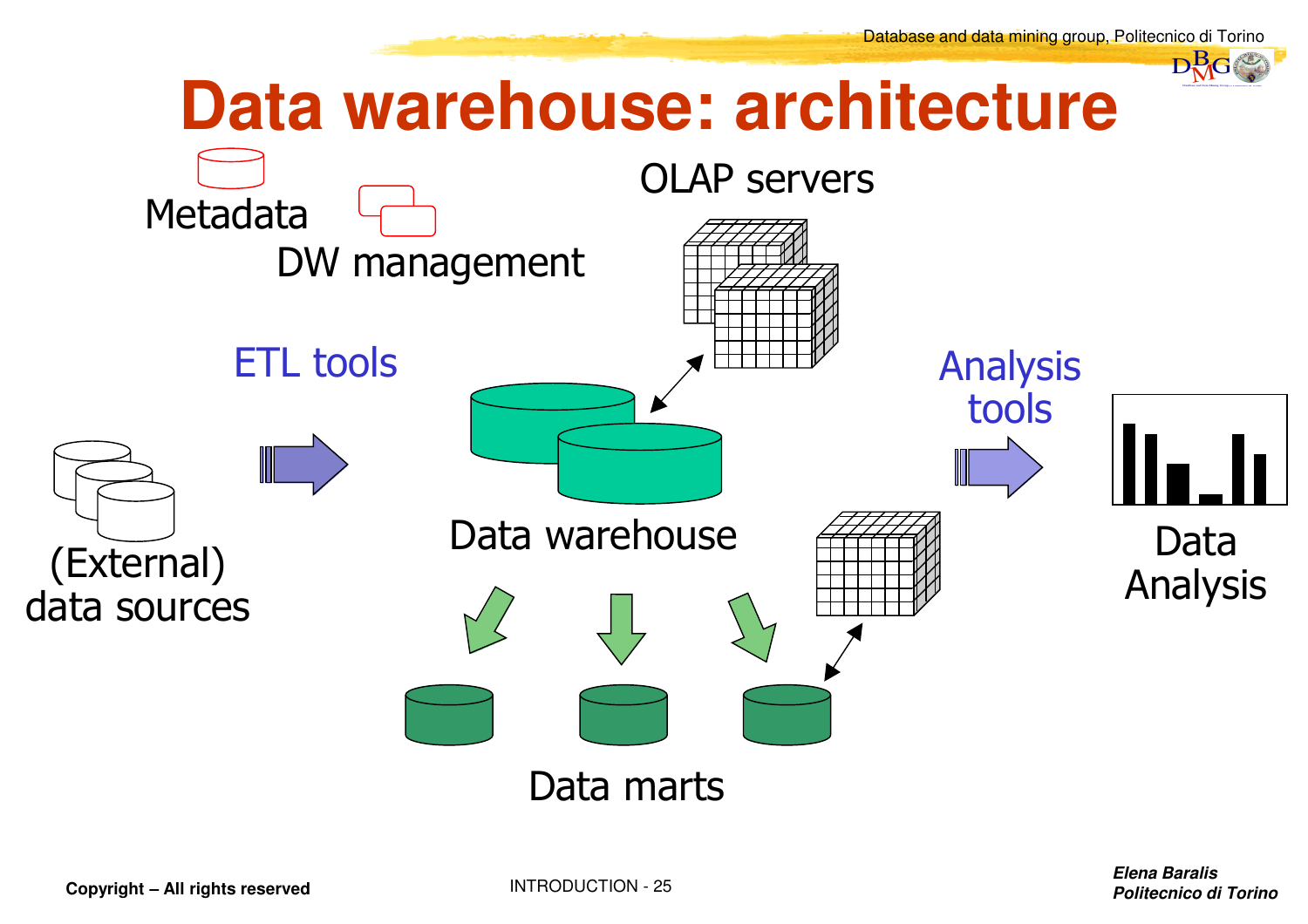

#### **Data warehouse architectures**

- • Separation between transactional computing and data analysis
	- avoid one level architectures
- Architectures characterized by two or more levels
	- separate to a different extent data incoming into thedata warehouse from analyzed data
	- more scalable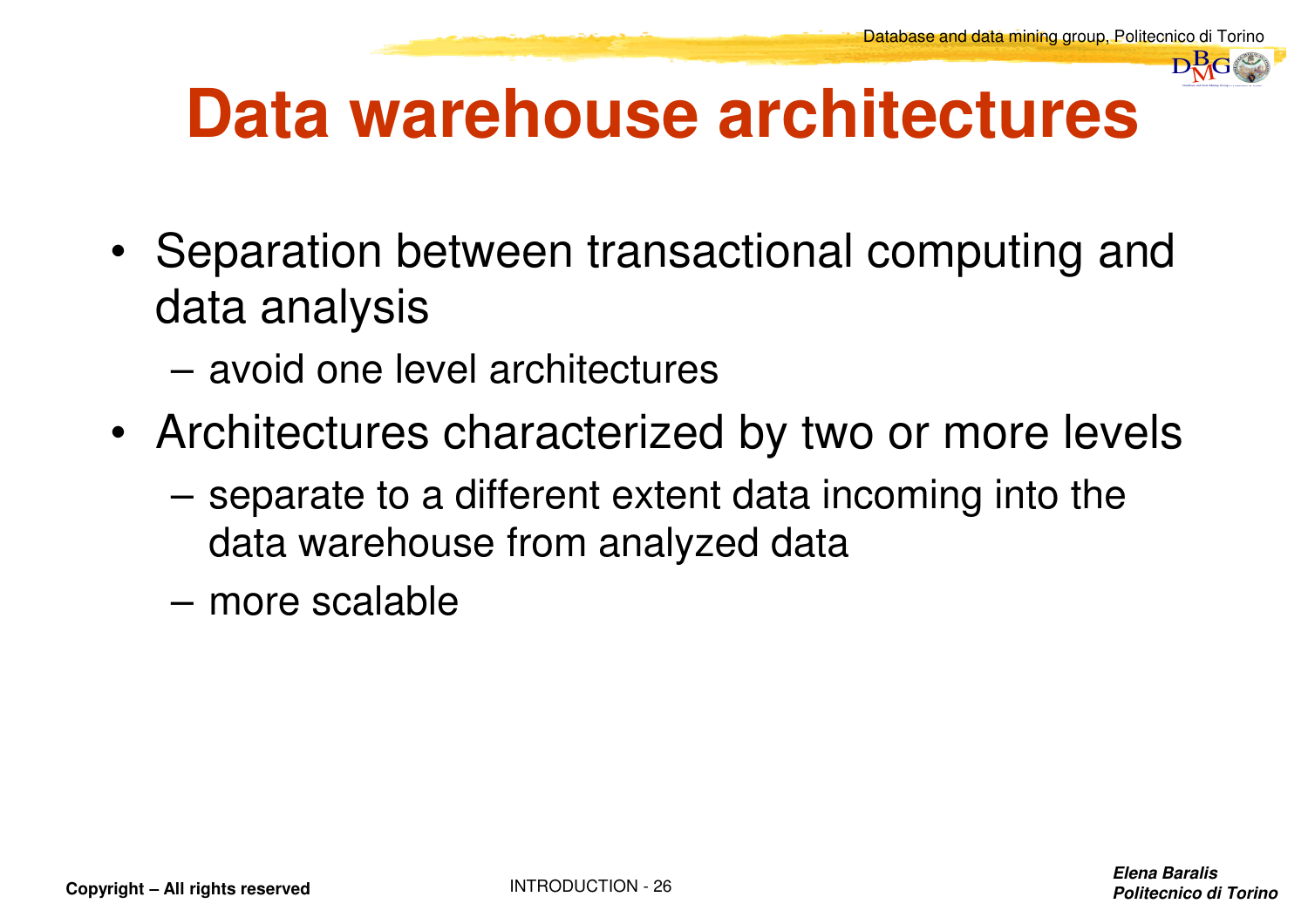

#### **Data warehouse and data mart**

*Company data warehouse:* it contains *all* the information on the company business

- extensive functional modelling process
- design and implementation require a long time
- *Data mart:* departimental information subset focused on a given subject
	- – two architectures
		- dependent, fed by the company data warehouse
		- independent, fed directly by the sources
	- faster implementation
	- requires careful design, to avoid subsequent data mart integration problems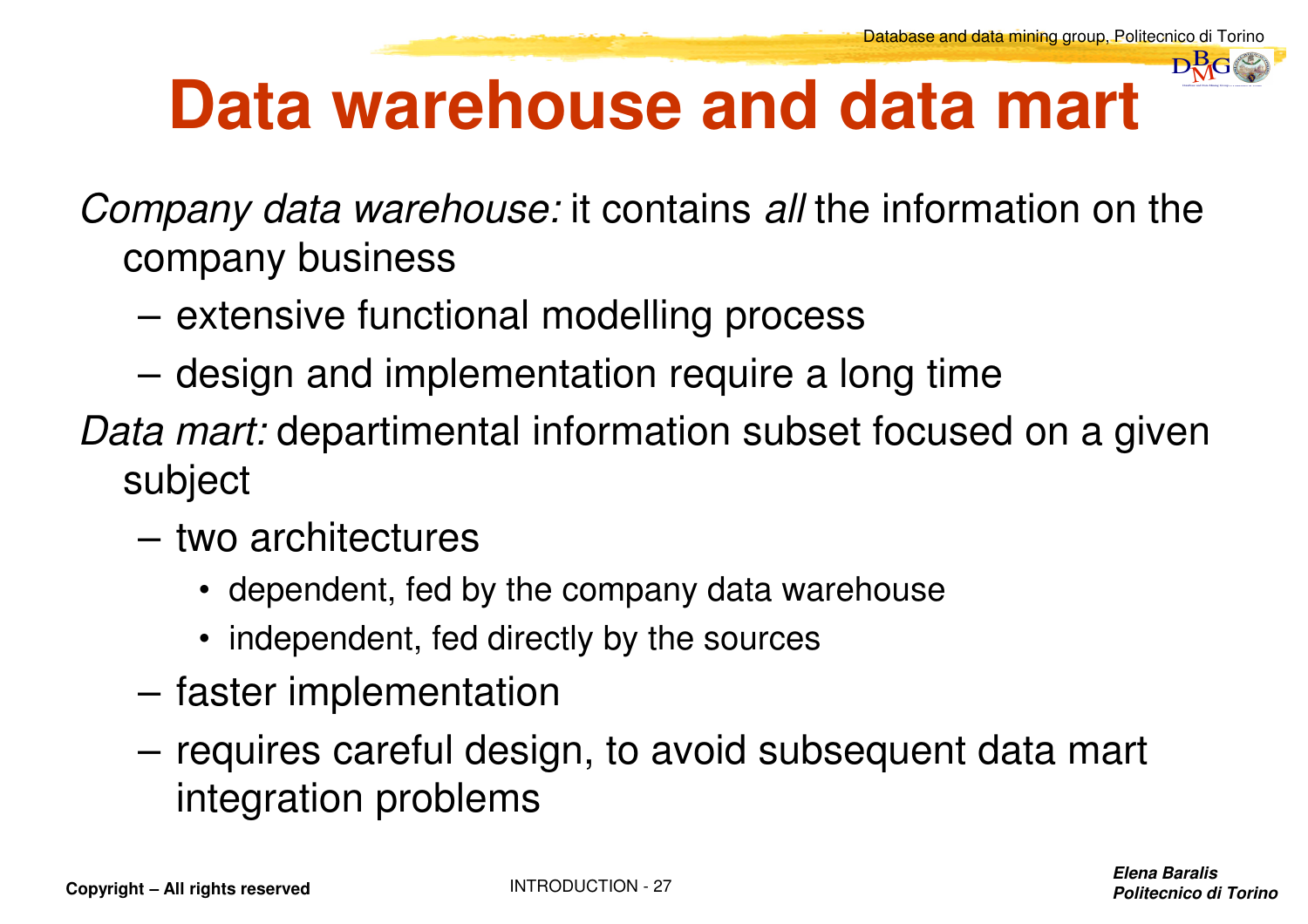

# **Servers for Data Warehouses**

- ROLAP (Relational OLAP) server
	- extended relational DBMS
		- compact representation for sparse data
	- SQL extensions for aggregate computation
	- specialized access methods which implement efficient OLAP data access
- MOLAP (Multidimensional OLAP) server
	- data represented in proprietary (multidimensional) matrix format
		- sparse data require compression
	- special OLAP primitives
- HOLAP (Hybrid OLAP) server
- •NOSQL architectures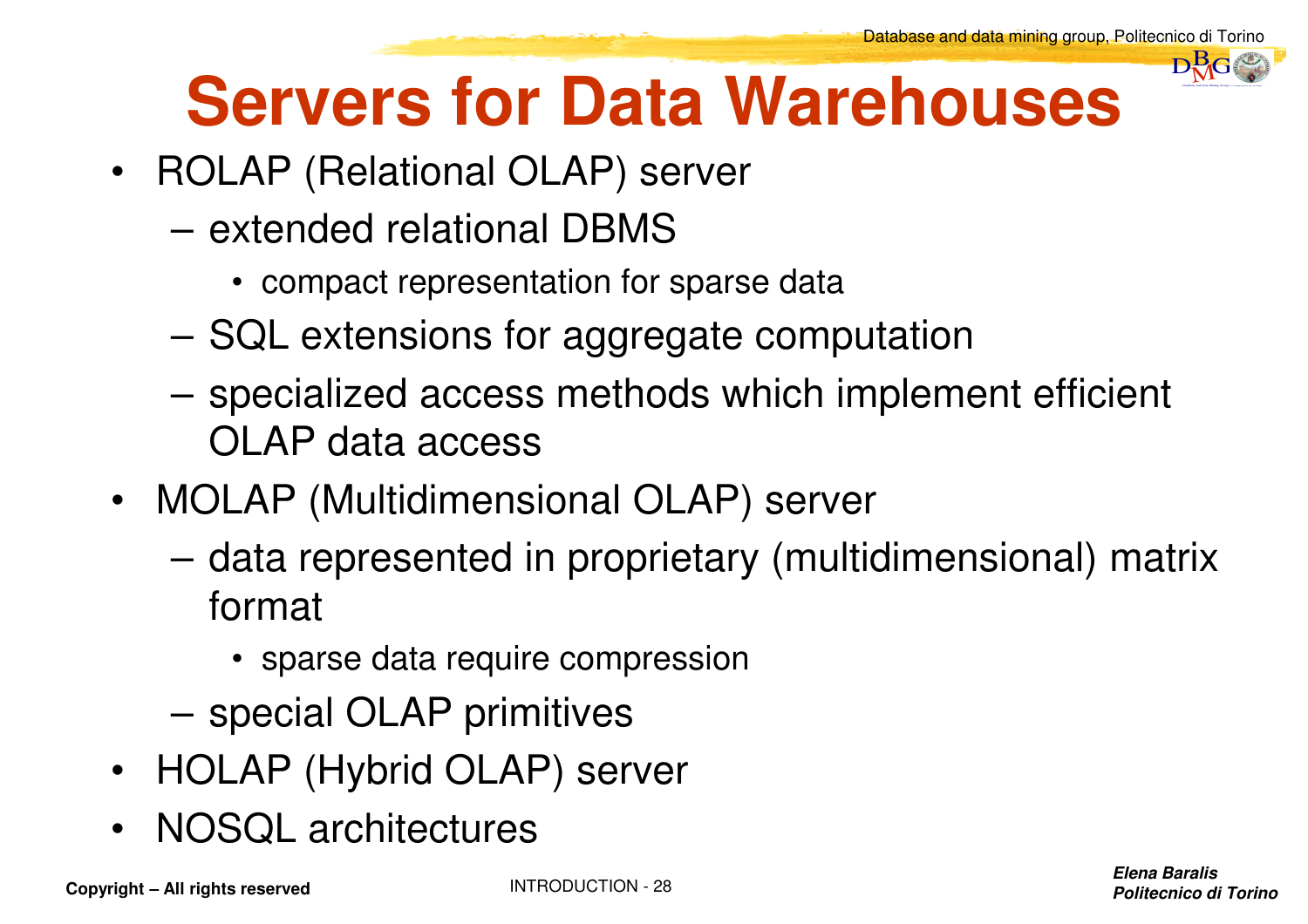# **Extraction, Transformation and Loading (ETL)**

DataBase and Data Mining Group of Politecnico di Torino $\mathbf{D}^{\mathbf{B}}_{\mathbf{M}}$ G

- Prepares data to be loaded into the data warehouse
	- data extraction from (OLTP and external) sources
	- data cleaning
	- data transformation
	- data loading
- Performed
	- when the DW is first loaded
	- during periodical DW refresh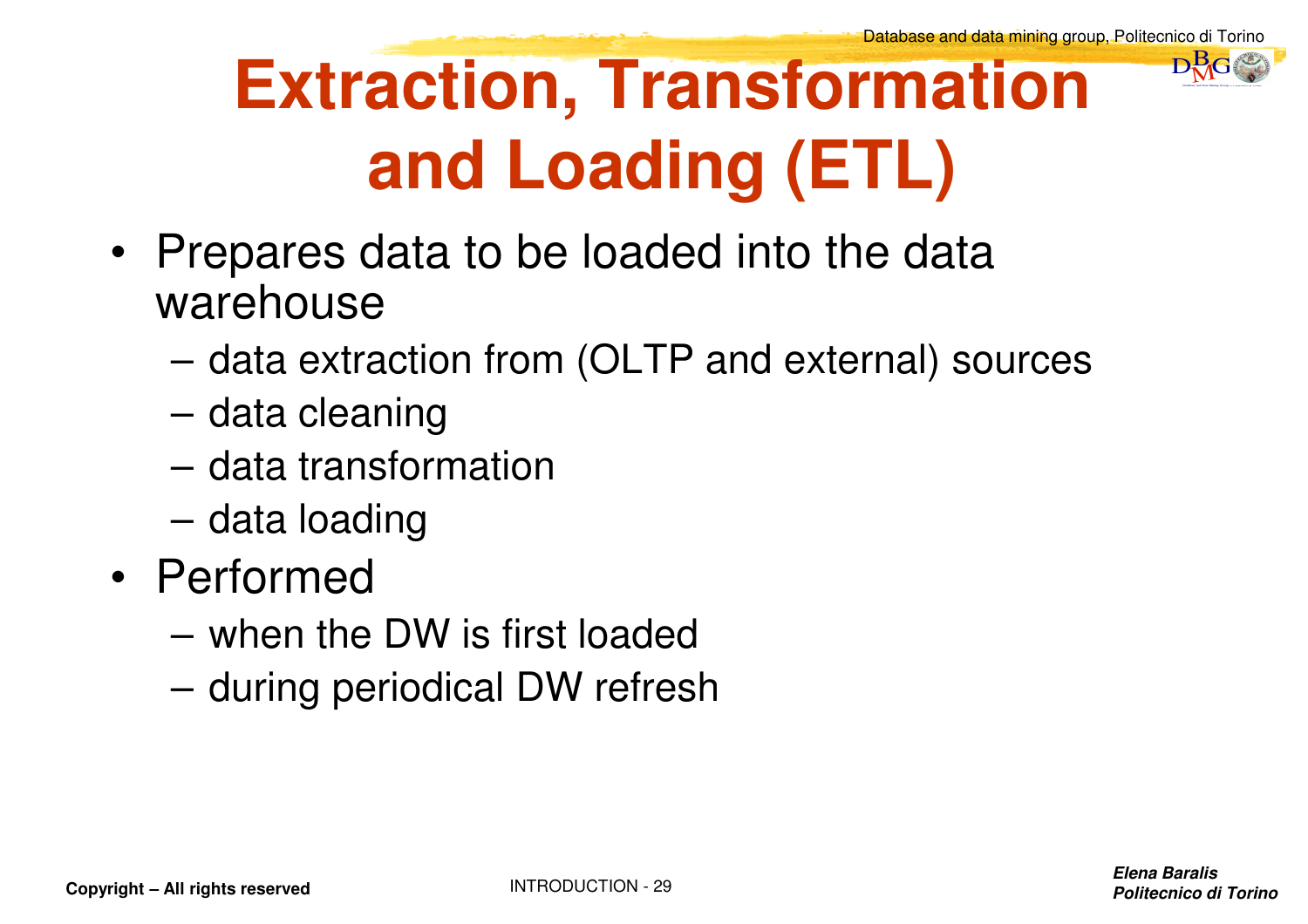DataBase and Data Mining Group of Politecnico di Torino $\mathbf{D}^{\mathbf{B}}_{\mathbf{M}}$ G

#### **ETL process**

- • *Data extraction*: data acquisition from sources
- • *Data cleaning*: techniques for improving data quality (correctness and consistency)
- • *Data transformation*: data conversion from operational format to data warehouse format
- • *Data loading:* update propagation to the data warehouse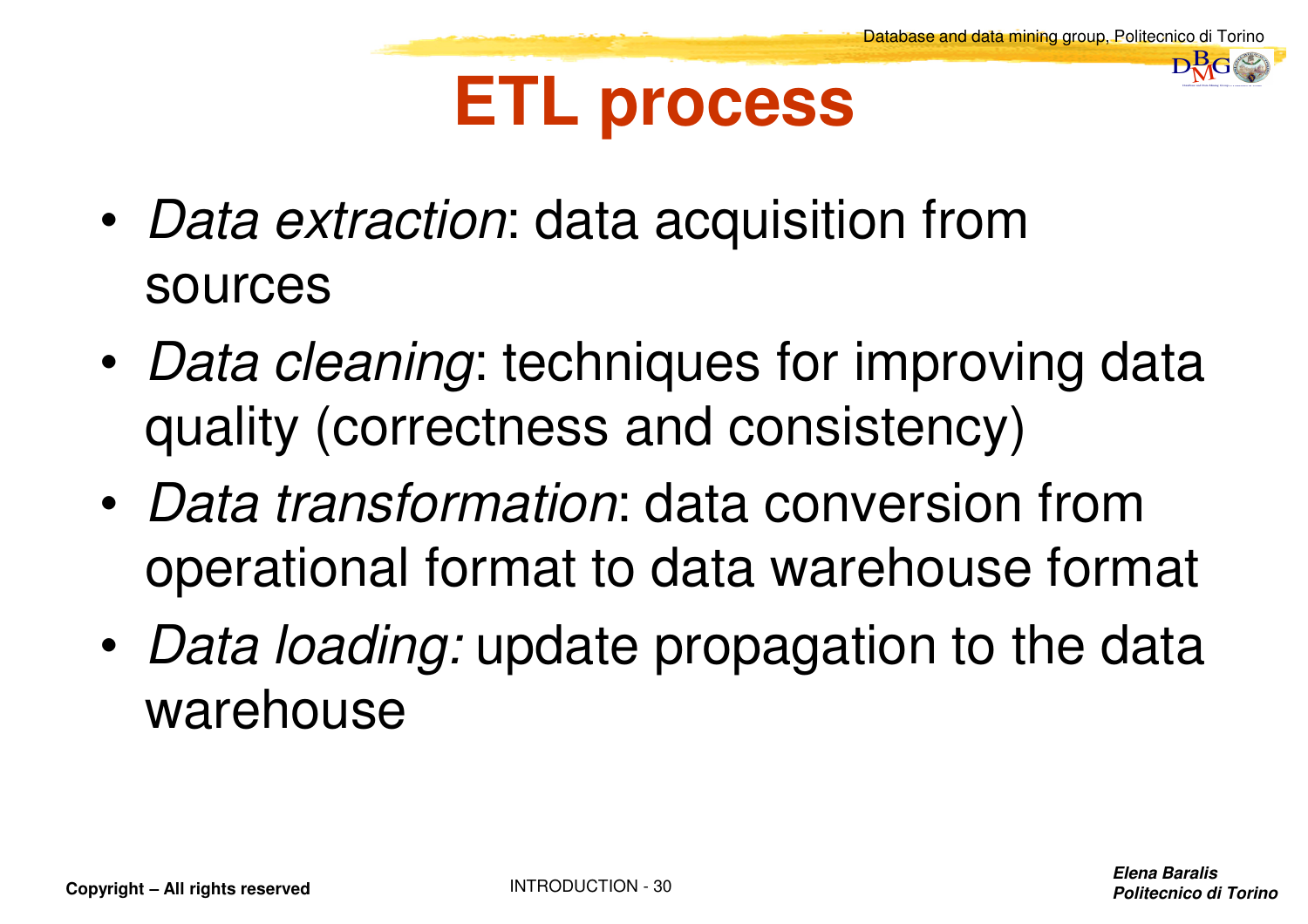DataBase and Data Mining Group of Politecnico di Torino $\mathbf{D}^{\mathbf{B}}_{\mathbf{M}}$ G

#### **Metadata**

#### metadata = data about data

- $\bullet$  Different types of metadata:
	- for data transformation and loading: describe data sources and needed transformation operations
		- Useful using a common notation to represent data sources and data after transformation
		- CWMI (Common Warehouse Metadata Initiative): standard proposed by OMG to exchange data between DW tools and repository of metadata in heterogenous and distributed environments
	- for data management: describe the structure of the data in the data warehouse
		- also for materialized view
	- tor guery management<sup>.</sup> d for query management: data on query structure and to monitor query execution
		- SQL code for the query
		- execution plan
		- memory and CPU usage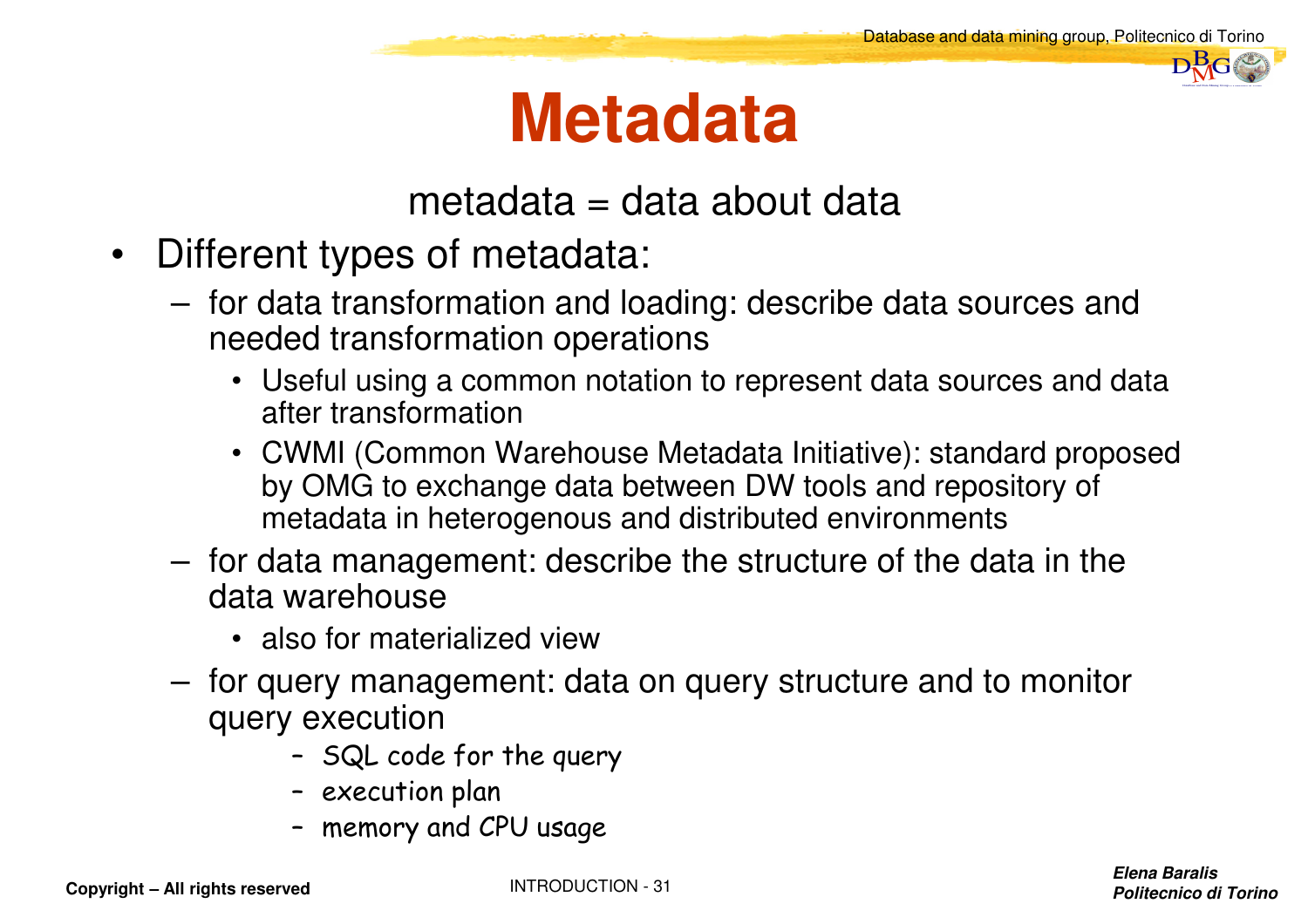

**Politecnico di Torino**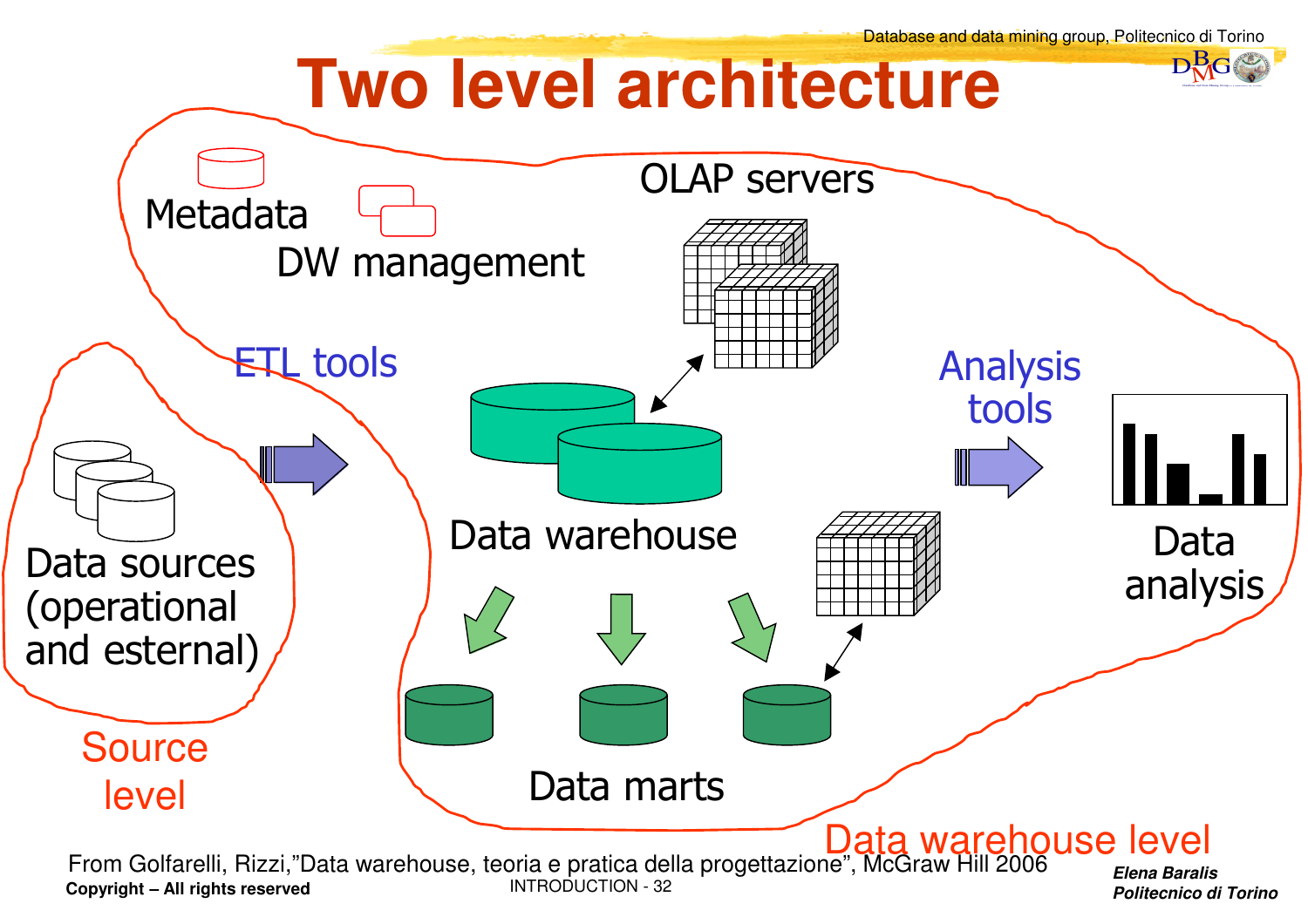

# **Two level architecturefeatures**

- Decoupling between source and DW data
	- management of external (not OLTP) data sources (e.g., text files)
	- data modelling suited for OLAP analysis
	- physical design tailored for OLAP load
- Easy management of different temporal granularity of operational and analytical data
- Partitioning between transactional and analytical load
- "∩r "On the fly" data transformation and cleaning (ETL)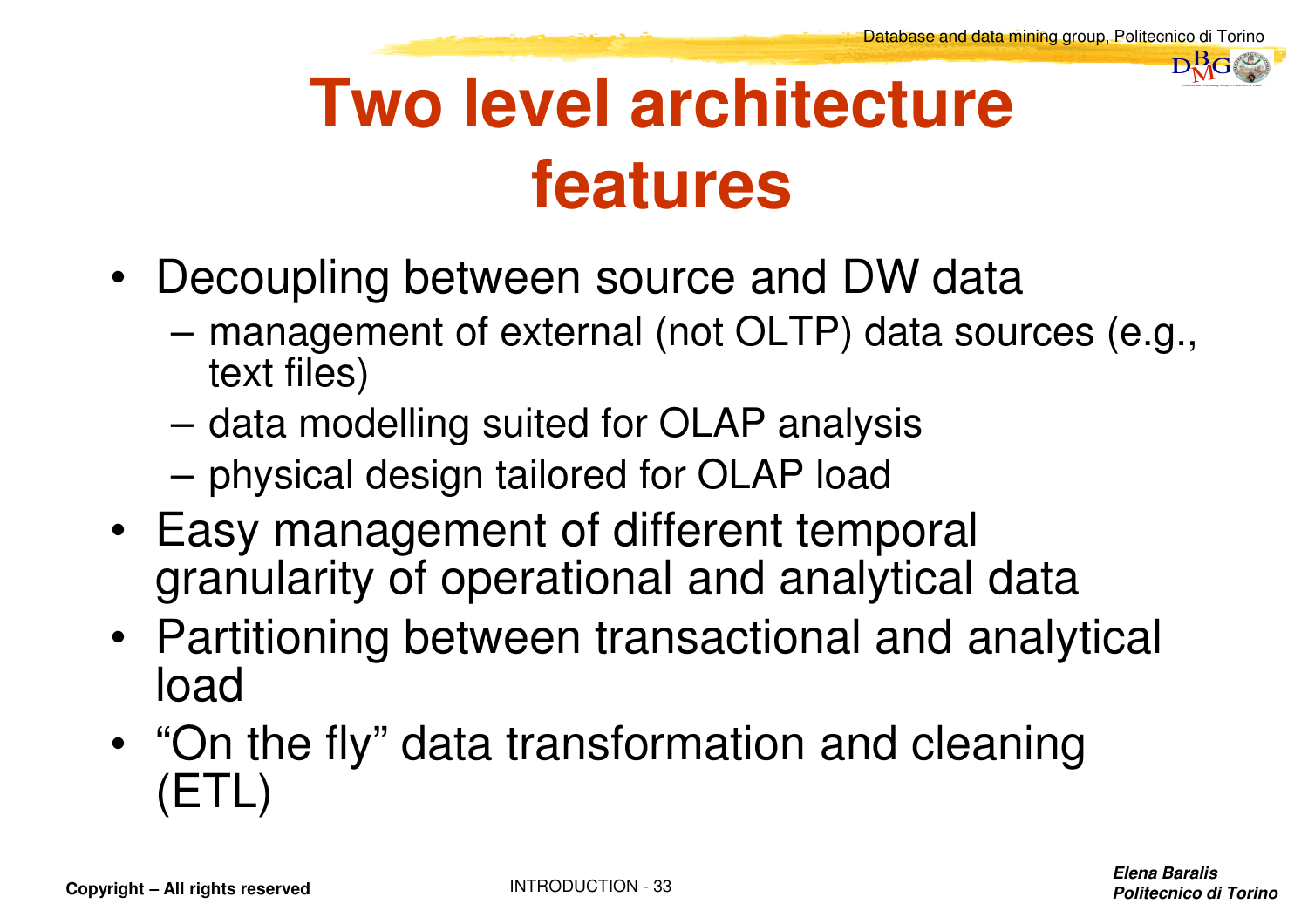

**Copyright – All rights reserved**

INTRODUCTION - <sup>34</sup>

**Politecnico di Torino**